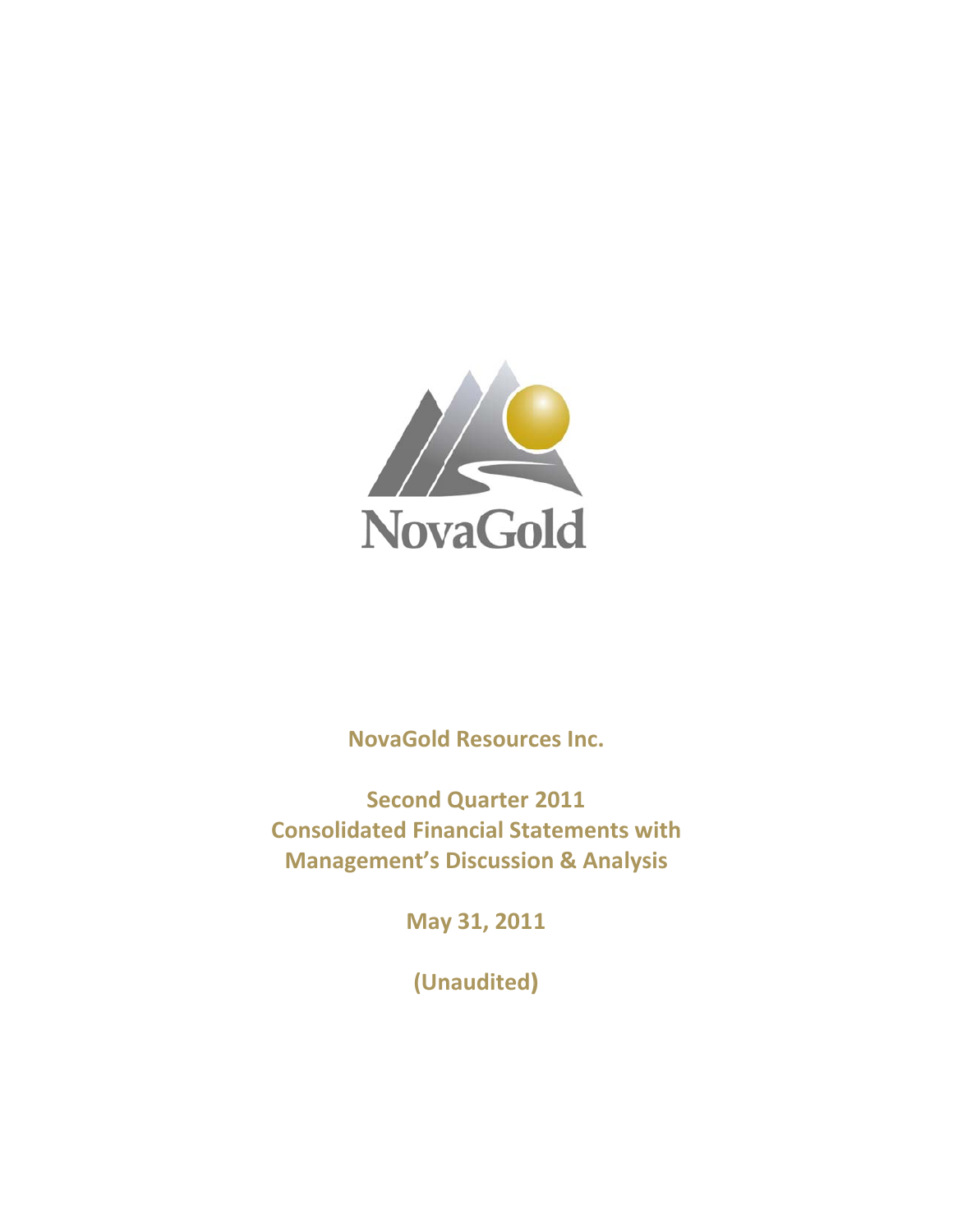# **Table of Contents**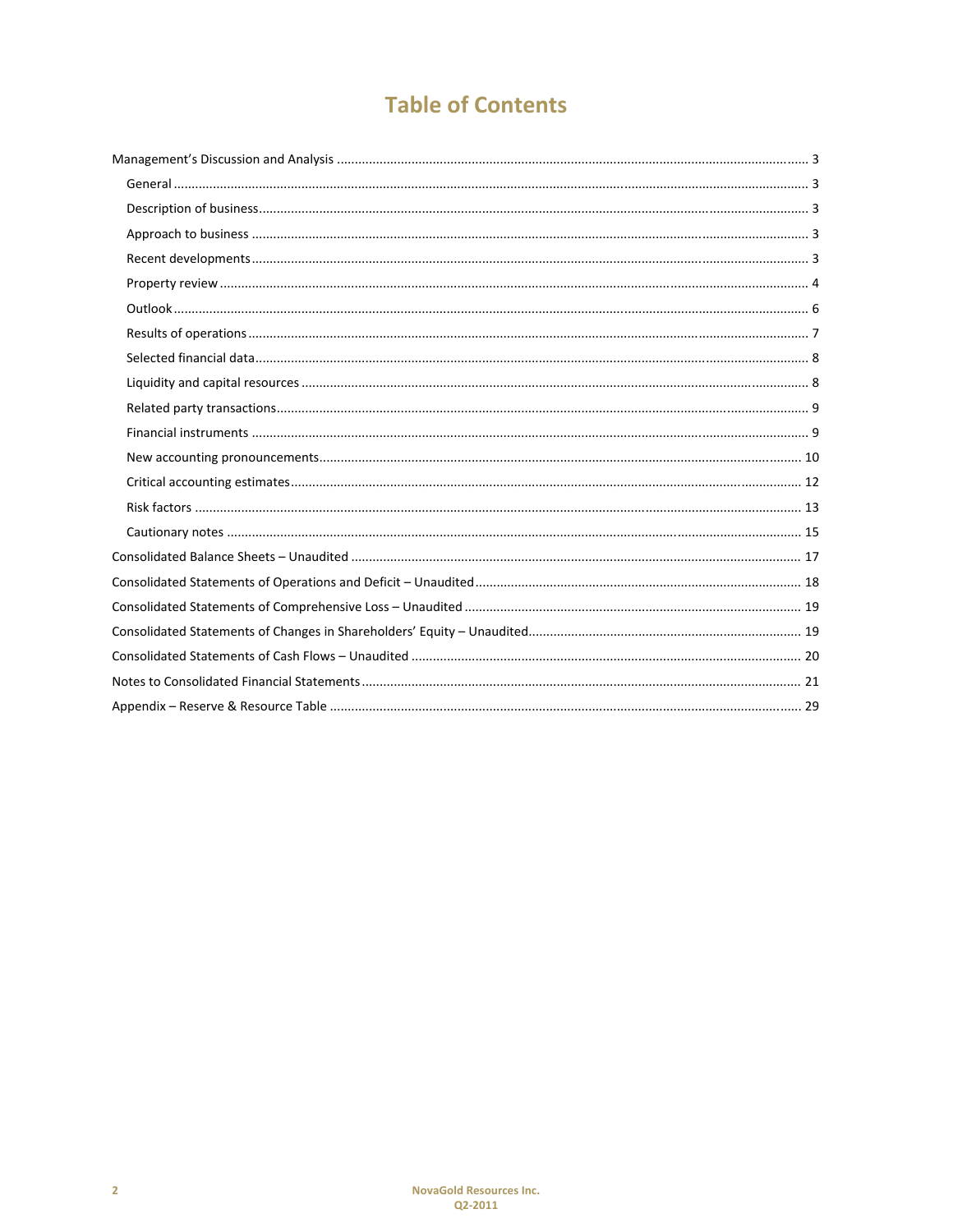### **General**

This Management's Discussion and Analysis ("MD&A") of NovaGold Resources Inc. ("NovaGold" or "the Company") is dated July 13, 2011 and provides an analysis of NovaGold's unaudited financial results for the quarter ended May 31, 2011 compared to the same period in the previous year.

The following information should be read in conjunction with the Company's May 31, 2011 unaudited consolidated financial statements and related notes and with the Company's audited consolidated financial statements and related notes for the year ended November 30, 2010, which were prepared in accordance with generally accepted accounting principles in Canada ("Canadian GAAP"). The accounting policies as outlined in the annual consolidated financial statements have been consistently followed in preparation of the interim consolidated financial statements. All amounts are in Canadian dollars unless otherwise stated.

The Company's shares are listed on the Toronto Stock Exchange and the NYSE Amex LLC under the symbol "NG". Additional information related to NovaGold is available on SEDAR at www.sedar.com and on EDGAR at www.sec.gov.

### **Description of business**

NovaGold is a precious metals company engaged in the exploration and development of mineral properties in Alaska, U.S.A. and British Columbia, Canada. The Company conducts its operations through wholly-owned subsidiaries, partnerships, limited liability companies and joint ventures. The Company has assembled a portfolio of projects, with 50% interests in two of the world's largest undeveloped gold and copper-gold projects — Donlin Gold and Galore Creek — 100% of the Ambler high-grade copper-zinc-gold-silver deposit and other exploration-stage properties. The Company is primarily focused on gold properties, some of which also have significant copper, silver and zinc resources. NovaGold has reduced some of the development risk at its two main projects by leveraging the development and operating expertise of its senior partners, Barrick Gold Corporation ("Barrick") at Donlin Gold and Teck Resources Limited ("Teck") at Galore Creek. In addition, NovaGold's core properties are located in Alaska and British Columbia, regions with low geopolitical risk that have a long history of mining, established permitting standards and governments supportive of resource development.

### **Approach to business**

NovaGold is focused on advancing its two main properties, Donlin Gold and Galore Creek, with the objective of becoming a low‐ cost million-ounce-a-year gold producer and a significant copper producer. The Company is also advancing its Ambler property and continues to explore at its earlier‐stage properties with the objective of bringing additional value to NovaGold shareholders and building a pipeline of quality projects. NovaGold's business model focuses on five main steps: identifying high‐quality assets and making strategic, timely acquisitions; engaging with local communities; using exploration expertise to expand existing deposits; advancing the projects to a feasibility level to bring reserves to the Company and value to shareholders; and creating strong partnerships with well‐respected senior producers to advance the projects to production. NovaGold will continue to leverage its exploration and development expertise to bring additional resources and value to shareholders. The Company also recognizes the value of strong partnerships and a strong team, and looks for opportunities to acquire or partner in new projects that can bring talented people to the Company and value to NovaGold shareholders.

Responsible mine development and community collaboration continues to be a trademark of NovaGold's business strategy at all of its projects. NovaGold published its first sustainability report in 2010 and published its first integrated report in May 2011 with the objective of providing an overview of the Company's commitment and approach to sustainability, its challenges and successes at the projects and its goals for future years. The report demonstrates the Company's commitment to accountability and transparent disclosure and will allow NovaGold to more effectively monitor progress as it strives for continuous improvement and best practices in responsible mine development. NovaGold believes that long-lasting social and economic benefits can flow to the communities in which it operates. Through continuous collaboration with Alaskan Native and BC First Nation groups from the outset at each project, NovaGold considers the long-term impacts and benefits of operations for stakeholders when developing its projects and reduces development risk for its shareholders.

### **Recent developments**

On June 23, 2011, NovaGold announced the approval by the Galore Creek Partnership of a \$30.5 million budget to carry out further work at the Galore Creek project during the remainder of 2011. Planned work includes infill drilling to convert inferred mineral resources to measured and indicated categories, geotechnical drilling on the tunnel alignment and geotechnical drilling to confirm open pit slopes in areas targeted for conversion of inferred mineral resources. In June 2011, Teck completed its funding requirements of \$373.3 million to earn its 50% interest in the Galore Creek project. NovaGold and Teck will equally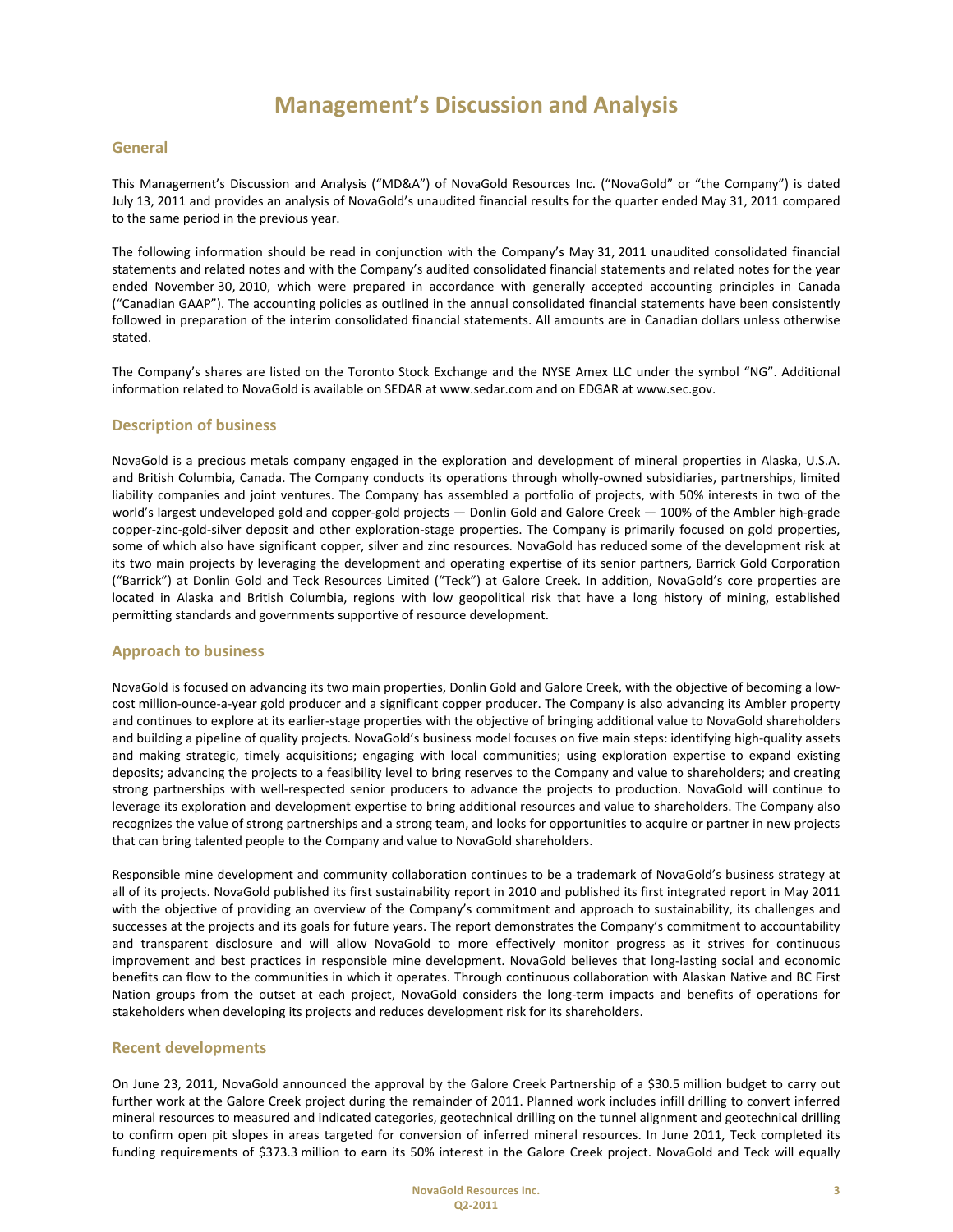fund further Galore Creek development activities. Galore Creek Mining Corporation ("GCMC") is completing a pre-feasibility study for the project, scheduled for completion by the end of July 2011, at which point the partners will determine next steps to advance the project. GCMC has initiated further environmental and engineering work at the project over the balance of 2011.

On May 20, 2011, NovaGold completed the acquisition of Copper Canyon Resources Ltd. ("Copper Canyon"), a junior exploration company whose principal asset is its 40% joint venture interest in the Copper Canyon copper-gold-silver property that is adjacent to the Galore Creek project. A wholly-owned subsidiary of NovaGold holds the remaining 60% joint venture interest in the Copper Canyon property. Under the acquisition arrangement, NovaGold acquired all of the issued and outstanding common shares of Copper Canyon which it did not already hold. As a result, Copper Canyon is now a wholly‐owned subsidiary of NovaGold. NovaGold issued a total of 4,171,303 common shares under the arrangement, representing approximately 1.7% of the number of NovaGold common shares then outstanding and paid cash of \$2,557,000. Under the arrangement, Copper Canyon transferred to a new company, Omineca Mining and Metals Ltd. ("Omineca"), substantially all of its assets other than certain cash and its 40% interest in the Copper Canyon property. NovaGold holds and exercises control over an aggregate of 1,725,858 common shares of Omineca, representing approximately 10.8% of Omineca's outstanding common shares. The Omineca shares are being held by NovaGold as a portfolio investment.

On April 14, 2011, NovaGold announced the results of a preliminary economic assessment ("PEA") for its 100% owned Ambler project in Alaska. The Ambler property comprises 90,624 acres (36,670 hectares) of State of Alaska mining claims and Federal patented and unpatented mining claims and hosts a number of deposits, including the high‐grade copper‐zinc‐lead‐gold‐silver Arctic deposit, which was the focus of the PEA. The project's Net Present Value (NPV8%) using the PEA base case metal price assumptions<sup>1</sup> was assessed at US\$718 million and US\$505 million on a pre-tax and post-tax basis, respectively. The corresponding Internal Rates of Return ("IRR") were estimated at 30% and 25%. Using recent metal prices<sup>2</sup> the pre-tax and post-tax NPV8% were estimated at US\$2.2 billion and US\$1.6 billion, respectively, with corresponding IRRs estimated at 59% and 50%.

Based on the PEA, mining of the Ambler deposit is envisioned as an underground operation processing up to 4,000 tonnes of material per day. The current estimated mineral resource base of 16.8 million tonnes of indicated mineral resources and 12.1 million tonnes of inferred mineral resources support a 25‐year mine life. The mine is anticipated to produce three concentrates: a copper concentrate with gold byproduct, a lead concentrate with silver and gold byproducts and a zinc concentrate with silver byproduct, with copper cash costs, net of byproducts at long-term metal prices, estimated at \$0.89/lb copper. Average annual payable metal production is forecast at 67 million pounds of copper, 80 million pounds of zinc, 12 million pounds of lead, 11,000 ounces of gold and 866,000 ounces of silver. Life-of-mine ("LOM") payable metal production is estimated at 1.7 billion pounds of copper, 2.0 billion pounds of zinc, 291 million pounds of lead, 266,000 ounces of gold and 22 million ounces of silver. The production schedule is based on processing average-grade material through the life of the operation, with potential upside to be obtained by mining higher-grade ore during the early years of the project.<sup>3</sup>

### **Property review**

### **Donlin Gold**

Donlin Creek LLC has been renamed Donlin Gold LLC and the project, formally referenced as Donlin Creek will now be referred to as Donlin Gold.

Donlin Gold, one of the world's largest known undeveloped gold deposits is owned and operated by Donlin Gold LLC, a company in which wholly‐owned subsidiaries of NovaGold and Barrick each own a 50% interest. The 81,361 acre (32,926 hectare) property is located primarily on private, Alaskan Native‐owned land, with surface rights owned by The Kuskokwim Corporation and sub‐surface rights owned by Calista Corporation. Donlin Gold's management is committed to working with its Alaskan Native partners to establish collaborative relationships that benefit all stakeholders as the property advances. The Donlin Gold property hosts a number of deposits and the current mineral reserves and resources are contained within just 3 km of the 8 km district, with significant exploration potential remaining in the Donlin Gold district.

A mineral reserve/resource estimate for the project totals 33.6 million ounces of proven and probable gold reserves averaging 2.2 grams per tonne gold, 4.3 million ounces of measured and indicated mineral resources and an additional 4.4 million ounces of inferred mineral resource. With estimated production of more than one million ounces of gold annually for at least 25 years, Donlin Gold would be one of the world's largest gold‐producing mines.

<sup>&</sup>lt;sup>1</sup> Base case metal price assumptions: US\$2.50/lb copper, US\$1.05/lb zinc, US\$1.00/lb lead, US\$1,100/oz gold, US\$20/oz silver.<br><sup>2</sup> Recent metal price assumptions US\$4.31/lb copper, US\$1.20/lb zinc, US\$1.20/lb lead, US\$1,4

 $^3$  See press releases dated April 14, 2011 and May 26, 2011 available at www.novagold.net or www.sedar.com for full details.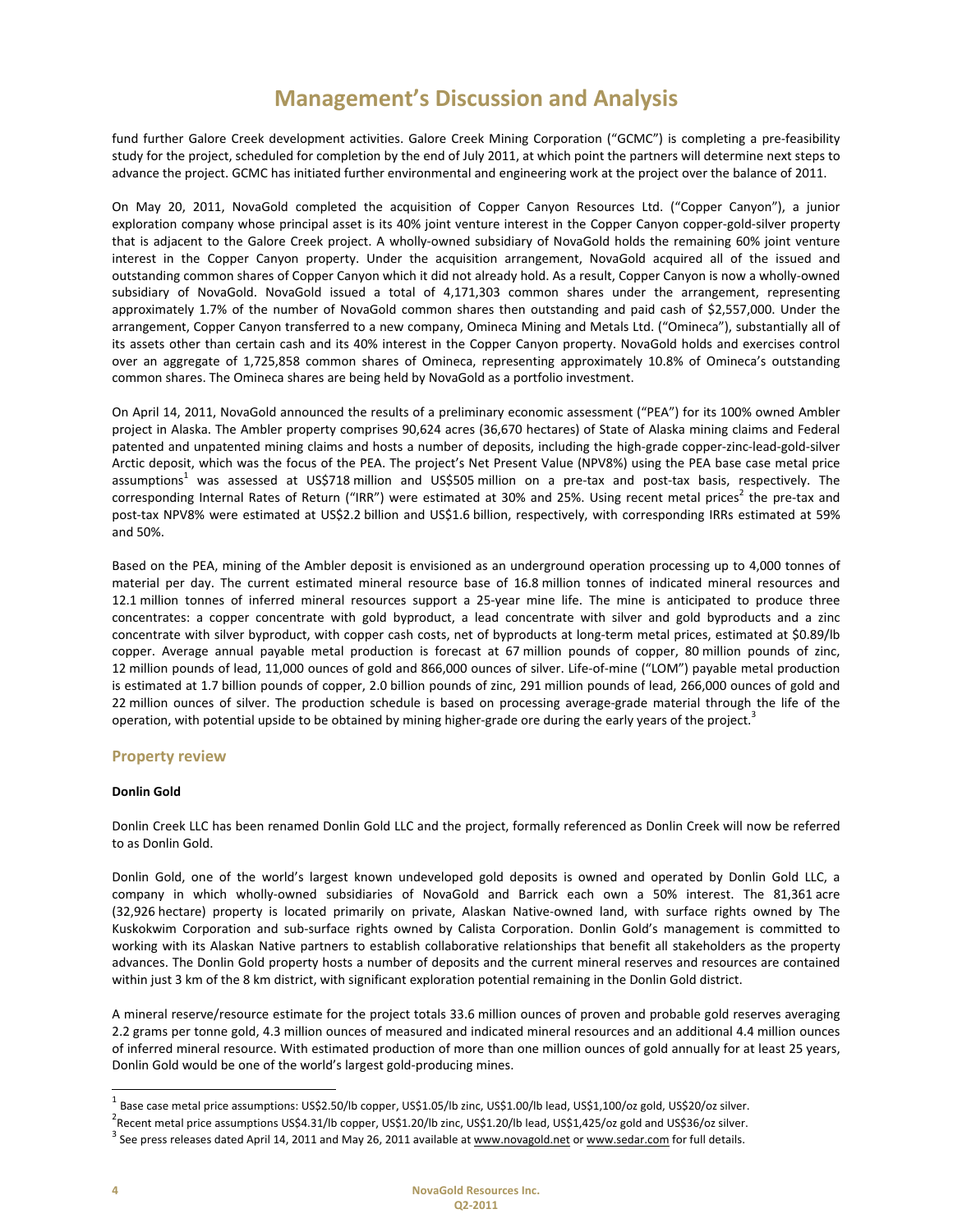Activities at the Donlin Gold project during 2011 have focused on engineering and environmental studies to support the permitting process and community outreach programs, as well as a revision to the feasibility study to incorporate the use of natural gas as the primary power source at the mine site rather than using diesel to generate power, as contemplated in the 2009 feasibility study. The natural gas option would require building a buried pipeline that would run approximately 315 miles from the Cook Inlet to the Donlin Gold site. Using natural gas to generate power could result in a reduction to this component of operating costs. Power accounts for 25% of estimated project operating costs in the 2009 feasibility study. The impact of using natural gas on capital and operating costs along with an update of general cost assumptions will be addressed in the feasibility revision, anticipated to be completed in the second half of 2011.

Donlin Gold spent approximately US\$11.9 million in the second quarter, which was US\$1.4 million under its second quarter budget of US\$13.3 million due to a decrease in G&A costs. Work during the remainder of 2011 will focus on completing the feasibility study revision and preparing to file permit applications for the project.

Due to the accounting rules under Accounting Guideline‐15 for Variable Interest Entity accounting, NovaGold continues to record its interest in the Donlin Gold project as an equity investment, which results in all of NovaGold's funding being recorded in the income statement as equity loss, and any unspent funding to Donlin Gold being recorded in the balance sheet on the equity investment line.

### **Galore Creek**

Galore Creek, a large copper‐gold‐silver project located in northwestern British Columbia, is managed by GCMC and owned by a partnership in which wholly‐owned subsidiaries of NovaGold and Teck each own a 50% interest. The 293,840 acre (118,912 hectare) property holds a large undeveloped porphyry‐related copper‐gold‐silver deposit. A mineral resource estimate for the Galore Creek project totals measured and indicated mineral resources of 8.9 billion pounds of copper, 7.3 million ounces of gold and 123 million ounces of silver, with additional inferred mineral resources (including the Copper Canyon deposit of which NovaGold owns 100%) of 3.5 billion pounds of copper, 3.3 million ounces of gold and 61 million ounces of silver.

Activities during the second quarter at the Galore Creek site focused on care and maintenance of existing infrastructure and roads and preparations for the summer drilling season. Activities off‐site focused on finalizing the pre‐feasibility study. GCMC spent approximately \$6.9 million in the second quarter, which consists of \$4.0 million in care and maintenance costs and \$2.9 million on pre-feasibility study costs. Under the terms of the Galore Creek Partnership Agreement, Teck was funding all costs for the project until completing its earn-in obligations. At May 31, 2011, the Galore Creek Partnership had cash of \$1.8 million and Teck had approximately \$0.8 million remaining in project contributions to earn its 50% interest in the project.

Subsequent to May 31, 2011, Teck completed its earn‐in and NovaGold and Teck will be responsible to equally fund future project costs. On June 23, 2011, the partners announced a \$30.5 million budget to carry out further work on the project during the remainder of 2011. Planned work includes infill drilling to convert inferred mineral resources to measured and indicated categories, geotechnical drilling on the tunnel alignment and geotechnical drilling to confirm open pit slopes in areas targeted for conversion of inferred mineral resources. GCMC is hiring staff and mobilizing equipment to prepare for the summer drill program. GCMC will also complete further environmental and engineering work in preparation for feasibility level studies.

Due to accounting rules under Accounting Guideline‐15 for Variable Interest Entity accounting, NovaGold continues to consolidate 100% of the activities of GCMC on the income statement, and the Galore Creek asset and a non-controlling interest for Teck's contributions on the balance sheet.

### **Ambler**

Ambler is an advanced exploration‐stage property located in Alaska comprising 90,615 acres (36,670 hectares) of Federal patented and unpatented mining claims and State of Alaska mining claims, covering a major portion of the precious-metal-rich Ambler volcanogenic massive sulfide belt. A preliminary economic assessment for the development and operation of an underground mining operation at the Arctic deposit was completed in April 2011. Mineral resources estimated for the Arctic deposit are 16.8 million tonnes of indicated mineral resource grading 4.1% copper and 6.0% zinc and 12.1 million tonnes of inferred mineral resource grading 3.5% copper and 4.9% zinc for contained metal totaling indicated mineral resource of 1.5 billion pounds of copper, 2.2 billion pounds of zinc, 450,000 ounces of gold, 32 million ounces of silver and 350 million pounds of lead, with additional inferred mineral resource of 940 million pounds of copper, 1.3 billion pounds of zinc, 260,000 ounces of gold, 19 million ounces of silver and 212 million pounds of lead. Mineral resources that are not mineral reserves do not have demonstrated economic viability.

The Company spent approximately US\$3.2 million during the second quarter, focused on completing the preliminary economic assessment and preparations for this summer's field season.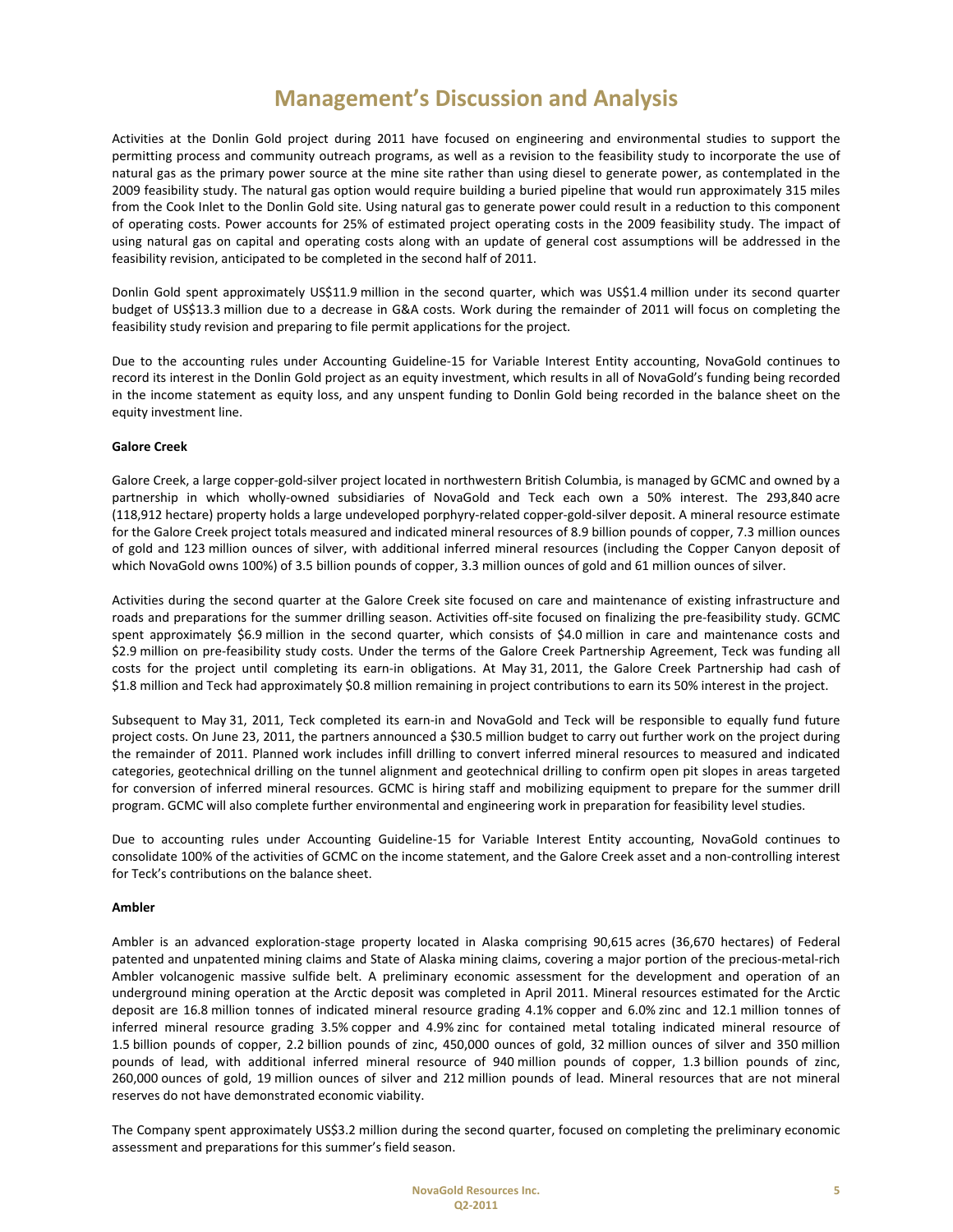#### **Other properties**

In March 2011, NovaGold sold 11,500 acres (4,654 hectares) comprising of its Nome Gold project. NovaGold's wholly‐owned subsidiary, Alaska Gold Company, will receive US\$21.0 million in three installments over two years. A total of US\$6.1 million is due during 2011 and US\$14.0 million is due in 2012. The buyer will also provide a letter of credit for US\$4.0 million as an environmental reclamation bond.

The Company continues to explore earlier‐stage exploration projects that have not advanced to the mineral resource definition stage and spent \$1.0 million during the second quarter at an early‐stage exploration project.

Additional information concerning mineral reserves and resources can be found in Appendix – Reserve and Resource Table.

### **Outlook**

At May 31, 2011, the Company had cash and cash equivalents of \$111.6 million and working capital of \$108.0 million.

The Donlin Gold project has an approved 2011 budget of approximately US\$43.5 million, with US\$17.0 million spent to date, of which the Company's 50% share is approximately US\$20.5 million, with US8.5 million funded to date. The 2011 work program will focus on completing the feasibility revision to incorporate the natural gas pipeline, and preparing permit applications for the project. During 2011, Donlin Gold will continue to consult with stakeholders and solicit feedback from local communities and its Alaskan Native partners as well as State and Federal regulatory agencies. Donlin Gold has budgeted to spend US\$14.6 million in the third quarter, of which the Company's 50% share is approximately US\$7.3 million, on community engagement, environmental studies and feasibility revision activities. The feasibility revision should be complete in the second half of 2011, at which point Donlin Gold is expected, subject to approval by NovaGold and Barrick, to proceed to prepare and file permit applications for the project.

At the Galore Creek project, GCMC spent approximately \$12.3 million in the six month period ended May 31, 2011 on care and maintenance, community engagement and completing the pre‐feasibility study, and the partners have approved a supplementary budget of \$30.5 million for additional exploration and engineering work. Teck was the sole funding partner until June 22, 2011, when it completed its \$373.3 million earn-in obligation. NovaGold and Teck will fund the supplementary budget equally with NovaGold's share being \$15.3 million. NovaGold expects to fund \$8.3 million in the third quarter at the Galore Creek project for exploration, geotechnical drilling and additional environmental and engineering work to prepare for feasibility‐level activities.

At the Ambler project, NovaGold has budgeted approximately US\$10.0 million for 2011 for exploration and geotechnical drilling at site and for additional studies to determine the environmental and engineering aspects of developing the Arctic deposit, with US\$3.4 million spent to date. The Company continues to work with NANA Corporation to establish an agreement for collaborative development of the Ambler region, including district consolidation and infrastructure development that would benefit both the project and local communities. Management has been working actively with the State of Alaska in discussions regarding the Ambler Mining District Transportation Access. The Company expects to spend US\$4.6 million in the third quarter on exploration activities as well as environmental and engineering studies.

At the Rock Creek project, the Company has budgeted approximately US\$8.5 million for 2011 with a focus on continuing to meet permit requirements and environmental responsibilities, with US\$4.8 million spent to date. While NovaGold is soliciting offers to sell the project, the Company is also preparing an updated closure plan for the project in the event that the Company's Board of Directors chooses to close and reclaim the property and has budgeted a supplemental US\$6.8 million for preparing the updated closure plan. The Company expects to spend US\$3.9 million at its Rock Creek project in the third quarter.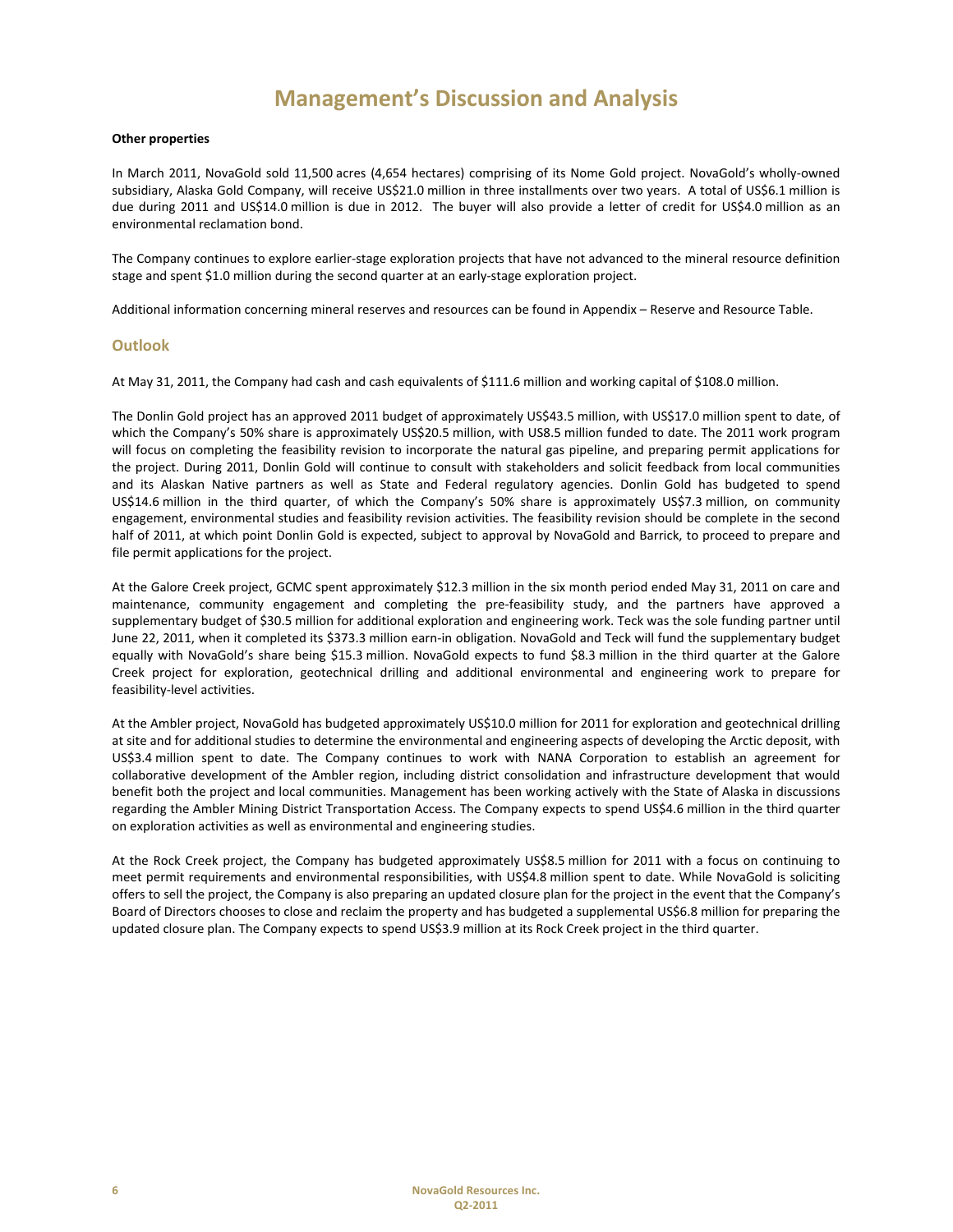## **Results of operations**

| in thousands of Canadian dollars,<br>except for per share amounts |                     |              |                   |              |  |
|-------------------------------------------------------------------|---------------------|--------------|-------------------|--------------|--|
|                                                                   | <b>Three months</b> | Three months | <b>Six months</b> | Six months   |  |
|                                                                   | ended               | ended        | ended             | ended        |  |
|                                                                   | May 31, 2011        | May 31, 2010 | May 31, 2011      | May 31, 2010 |  |
|                                                                   |                     |              |                   |              |  |
| Asset impairment - power transmission rights                      |                     |              |                   |              |  |
| Impairment charge                                                 |                     |              | 52,668            |              |  |
| Loss attributable to non-controlling interest                     |                     |              | (13, 779)         |              |  |
| Future income tax recovery                                        |                     |              | (9, 722)          |              |  |
| Equity loss                                                       | 5,562               | 4,621        | 10,183            | 7,017        |  |
| Foreign exchange (gain) loss                                      | 162                 | (3,299)      | (830)             | (3, 177)     |  |
| General and administrative                                        | 1,553               | 1,283        | 2,374             | 2,140        |  |
| Gain on disposition of alluvial gold properties                   | (16, 110)           |              | (16, 110)         |              |  |
| Interest and accretion                                            | 3,560               | 3,768        | 7,292             | 7,428        |  |
| Mineral properties expense                                        | 4,573               | 617          | 7,141             | 928          |  |
| Project care and maintenance (Galore Creek)                       | 4,047               | 1,495        | 6,518             | 2,731        |  |
| Project care and maintenance (Rock Creek)                         | 2,300               | 3,988        | 4,875             | 10,628       |  |
| Salaries, severance and payroll taxes                             | 2,075               | 2,926        | 4,544             | 4,201        |  |
| Salaries - stock-based compensation                               | 1,514               | 1,050        | 5,052             | 3,141        |  |
| Loss for the period                                               | (10, 561)           | (16, 813)    | (77, 917)         | (36, 225)    |  |
| Basic and diluted loss per share attributable                     |                     |              |                   |              |  |
| to the shareholders of the Company                                | (0.03)              | (0.07)       | (0.25)            | (0.17)       |  |

For the three‐month period ended May 31, 2011, the Company reported a net loss of \$10.6 million (or \$0.03 basic and diluted loss per share) compared to a net loss of \$16.8 million (or \$0.07 basic and diluted loss per share) for the corresponding period in 2010. This variance was mainly due to the gain on disposition of alluvial gold properties of \$16.1 million, with no comparable charge during the same period in 2010.

For the six-month period ended May 31, 2011, the Company reported a net loss of \$77.9 million (or \$0.25 basic and diluted loss per share) compared to a net loss of \$36.2 million (or \$0.17 basic and diluted loss per share) for the corresponding period in 2010. This variance was mainly due to the non‐cash asset impairment of the power transmission rights which resulted in an impairment charge of \$52.7 million, of which \$13.8 million was attributable to non-controlling interest and \$9.7 million to future income tax recovery partially offset by the gain on disposition of alluvial gold properties of \$16.1 million.

Expenses for the three-month period ended May 31, 2011 were \$27.1 million compared to \$17.2 million for the same period in 2010. This increase was primarily due to an increased exploration expense of \$4.6 million compared to \$0.6 million for the same period in 2010 as the result of an increased level of activity for the Galore Creek pre-feasibility study and exploration work at the Ambler project. The Company also recorded \$4.0 million Galore Creek project care and maintenance expense in 2011 compared with \$1.5 million in 2010, mainly due to the increased level of activity in 2011 compared to second quarter 2010 as the project progresses by strengthening the existing access areas and upgrading its environmental program.

Expenses for the six-month period ended May 31, 2011 were \$49.3 million compared to \$36.8 million for the same period in 2010. This was primarily due to the increased level of activity for the gas pipeline studies at Donlin Gold during the first half of 2011 which resulted in the increase of equity loss to \$10.2 million compared with \$7.0 million in 2010. The Company also recorded expense of \$5.1 million compared with \$3.1 million for stock‐based compensation during the same periods in 2011 and 2010, respectively; the increase is due to higher valuations for the stock option and performance share units ("PSU") issued as a result of the higher stock price. During the first six months of 2011, the Company granted 1,234,700 stock options and 244,000 PSUs to employees, consultants and directors. These increases were offset by the reduction of care and maintenance expenditures at Rock Creek, as the Company recorded \$4.8 million in the first six months in 2011 compared with \$10.6 million in 2010. This was due to the decreased level of activity in 2011 compared to 2010, when the Company was improving the tailings pond infrastructure and water treatment processes at Rock Creek.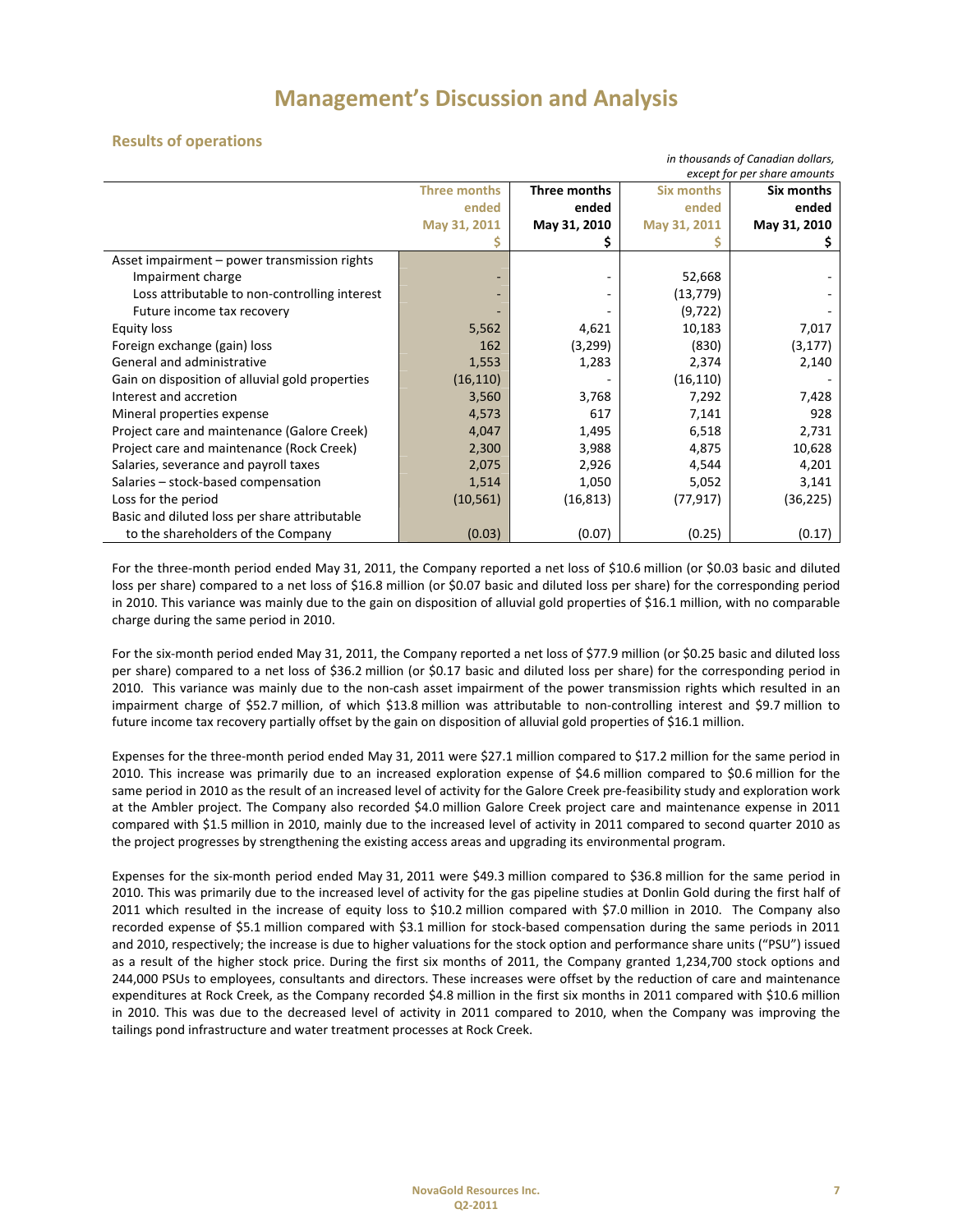## **Selected financial data**

### **Quarterly information**

The following unaudited quarterly information is prepared in accordance with Canadian GAAP.

| in thousands of Canadian dollars,                                             |           |           |          |            |           |           |           |           |
|-------------------------------------------------------------------------------|-----------|-----------|----------|------------|-----------|-----------|-----------|-----------|
| except per share amounts                                                      |           |           |          |            |           |           |           |           |
| 11/30/10<br>02/28/11<br>8/31/10<br>5/31/10<br>2/28/10<br>11/30/09<br>05/31/11 |           |           |          |            |           |           | 8/31/09   |           |
|                                                                               |           |           |          |            |           |           |           |           |
| Net revenues                                                                  | 711       | 103       | 172      | 334        | 67        | 26        | 290       | 331       |
| Earnings (loss) for the quarter                                               | (10, 561) | (67, 356) | (24,462) | (150, 875) | (16, 813) | (19, 412) | (28, 845) | (20, 435) |
| Earnings (loss) per share - basic                                             | (0.03)    | (0.22)    | (0.14)   | (0.68)     | (0.08)    | (0.10)    | (0.12)    | (0.11)    |
| Earnings (loss) per share - diluted                                           | (0.03)    | (0.22)    | (0.14)   | (0.68)     | (0.08)    | (0.10)    | (0.12)    | (0.11)    |

Factors that can cause fluctuations in the Company's quarterly results include the timing of stock option grants, foreign exchange gains or losses related to the Company's U.S. dollar-denominated debt when the Canadian dollar exchange rate fluctuates, disposal of assets or investments, and events such as the suspension of construction activities at the Galore Creek project or the suspension of commissioning at the Rock Creek project and subsequent activities related thereto. During the second quarter in 2009, the Company had a foreign exchange gain of \$16.1 million. During the third quarter in 2009, the Company incurred a total of \$12.0 million in interest and accretion and care and maintenance. During the last quarter of fiscal 2009, the Company incurred a \$9.1 million loss on disposal of property, plant and equipment by GCMC as certain road construction equipment and facilities were sold as the road progressed; also, the Company incurred a total of \$18.1 million in interest and accretion and care and maintenance. During the first quarter of 2010, the Company incurred \$11.5 million in interest and accretion and care and maintenance. During the second quarter of 2010, the Company incurred \$13.6 million on salaries, exploration and care and maintenance. During the third quarter of 2010, the Company recorded an impairment loss on the Rock Creek project for the year of \$116.4 million and a \$7.5 million inventory write down. During the last quarter of fiscal 2010, the Company incurred a total of \$17.9 million in care and maintenance and exploration activities. During the first quarter of 2011, the Company recorded an impairment loss on the Galore Creek project of \$52.7 million related to its power transmission rights. During the second quarter of 2011, the Company had a gain on disposition of its alluvial gold properties and recorded a gain of \$16.1 million; the Company also incurred \$6.4 million and \$4.6 million in care and maintenance and mineral property expense, respectively. The Company's properties are not yet in production; consequently, the Company believes that its loss (and consequent loss per share) is not a primary concern to investors in the Company.

## **Liquidity and capital resources**

At May 31, 2011, the Company had \$111.6 million in cash and cash equivalents, of which \$1.8 million was held by GCMC for the Galore Creek project.

The Company expended \$13.2 million on operating activities during the three‐month period ended May 31, 2011, compared with expenditures of \$11.9 million for operating activities for the same periods in 2010, mostly due to the increase in activities at the Donlin Gold and Galore Creek projects. Also during the three‐month period ended May 31, 2011, the Company generated \$9.1 million in cash from financing activities compared with \$176.6 million in the same period in 2010. During the second quarter of 2011, the Company received \$8.1 million in cash from Teck's earn-in contribution to GCMC and received \$1.0 million for the exercise of stock options and warrants. The Company also expended \$13.6 million on investing activities during the three‐month period ended May 31, 2011, compared with \$7.0 million in the same period in 2010. The Company funded \$6.2 million for its share of exploration costs at the Donlin Gold project compared with \$6.7 million for the same period in 2010.

The Company expended \$33.2 million on operating activities during the six‐month period ended May 31, 2011, compared with expenditures of \$28.2 million for operating activities for the same periods in 2010, mostly due to the increase in activities at the Donlin Gold and Galore Creek projects. During the six‐month period ended May 31, 2011, the Company generated \$12.2 million in cash from financing activities compared with \$176.9 million in the same period in 2010. The Company received \$11.4 million from warrant exercises and \$12.4 million from Teck's earn-in contribution to GCMC and paid \$11.9 million for the first of two installments for the acquisition of Ambler, with no comparative amount for the same period in 2010. The Company expended \$19.2 million on investing activities during the six‐month period ended May 31, 2011, compared with \$11.3 million in the same period of 2010. The Company funded \$11.7 million for its share of exploration costs at the Donlin Gold project compared to \$10.2 million for the same period in 2010. In addition, the Company expended \$4.0 million on acquisition costs related to Copper Canyon, with no comparative amount in 2010.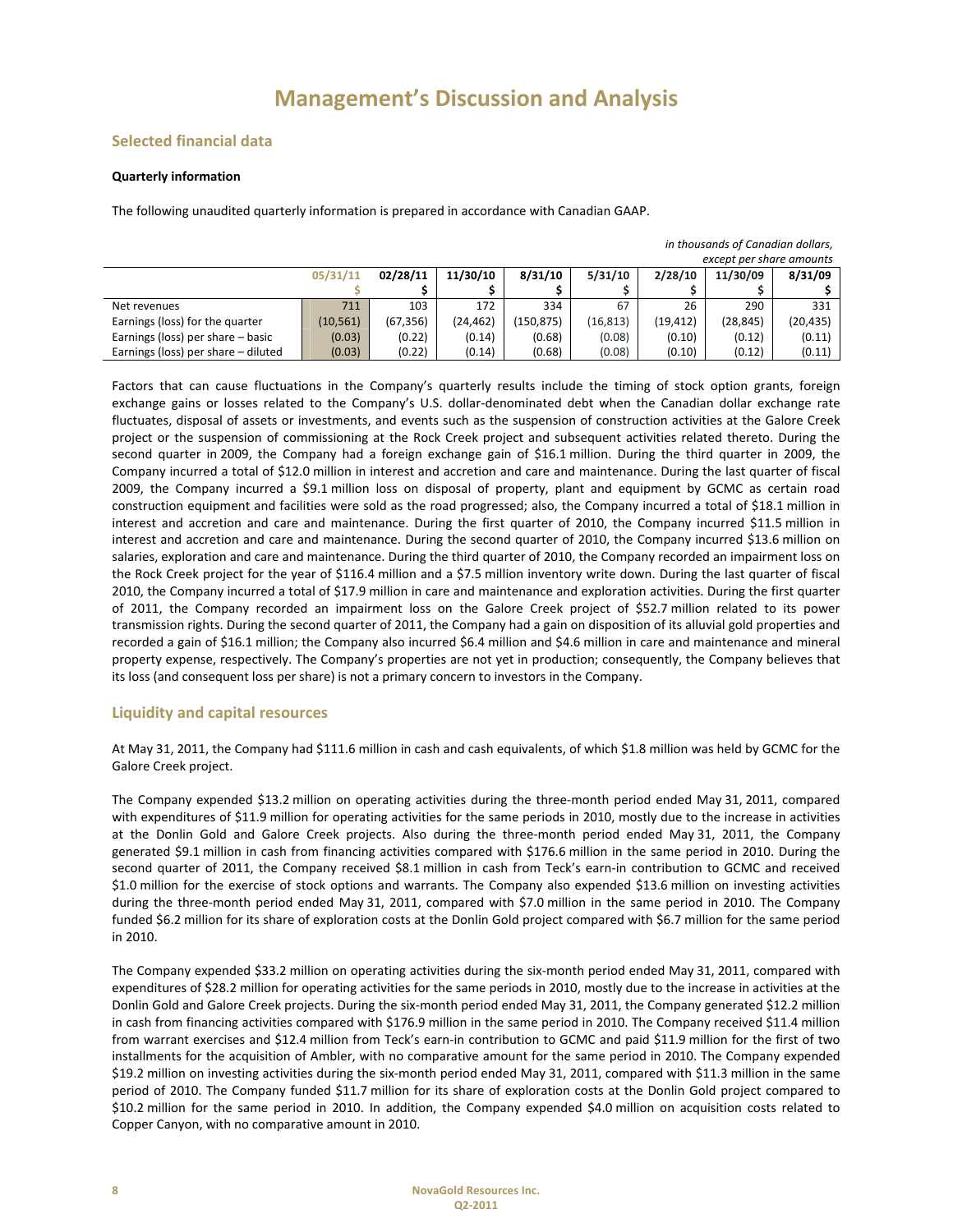The Company has no material off‐balance sheet arrangements.

Contractual obligated undiscounted cash flow requirements as at May 31, 2011, excluding operating leases, are as follows.

|                                          | in thousands of dollars of designated currency |            |           |           |            |                   |            |
|------------------------------------------|------------------------------------------------|------------|-----------|-----------|------------|-------------------|------------|
|                                          | < 1 Year                                       | 1-2 Years  | 2-3 Years | 3-4 Years | 4-5 Years  | <b>Thereafter</b> |            |
|                                          |                                                |            |           |           |            |                   |            |
| Accounts payable and accrued liabilities | CA\$9,717                                      | CA\$9,717  |           |           |            |                   |            |
| Capital leases                           | CA\$724                                        | CA\$698    | CA\$26    |           |            |                   |            |
| Asset retirement obligations             | CA\$23,857                                     | CA\$7,890  | CA\$2,297 |           |            |                   | CA\$13,670 |
| Other notes payable                      | US\$12,000                                     | US\$12.000 |           |           |            |                   |            |
| Convertible notes - interest (a)         | US\$20,465                                     | US\$5,225  | US\$5.225 | US\$5,225 | US\$4,790  |                   |            |
| Convertible notes - holders option (a)   | US\$95,000                                     |            |           | ٠         | US\$95.000 |                   |            |
| Promissory note                          | US\$63,012                                     |            |           |           |            |                   | US\$63,012 |

(a) The Convertible notes ("Notes") mature on May 1, 2015. The holders of the Notes have the right to require the Company to repurchase all or part of their Notes on May 1, 2013 and upon certain fundamental corporate changes at a price equal to 100% of the principal amount of such Notes plus any accrued and unpaid interest.

The future minimum payments under operating leases at May 31, 2011 are approximately as follows.

|            | in thousands of Canadian dollars |  |
|------------|----------------------------------|--|
|            | <b>Operating leases</b>          |  |
|            |                                  |  |
| 2011       | 405                              |  |
| 2012       | 629                              |  |
| 2013       | 571                              |  |
| 2014       | 580                              |  |
| 2015       | 662                              |  |
| Thereafter | 1,358                            |  |
| Total      | 4,205                            |  |

The Company's cash balances are largely invested in bank and non-asset backed commercial paper all with the two highest possible investment ratings and that can be easily liquidated with terms of 90 days or less.

## **Related party transactions**

The Company has arms‐length market‐based agreements to provide certain services to Tintina Resources Inc. ("Tintina") and Alexco Resource Corp. ("Alexco"). During the six months ended May 31, 2011, the services provided were \$6,000 (May 31, 2010: \$50,000) to Tintina, a related party having one director and a major shareholder in common with the Company; and \$10,000 (May 31, 2010: \$20,000) to Alexco, a related party having two directors in common with the Company. The Company also provided exploration and management services totaling US\$0.4 million for the six months ended May 31, 2011 (May 31, 2010: US\$0.5 million) to Donlin Gold LLC. These transactions were in the normal course of business and are measured at the exchange amount, which is the amount agreed to by the parties. At May 31, 2011, the Company had \$0.5 million receivable (May 31, 2010: \$0.3 million) from related parties.

### **Financial instruments**

The Company's financial instruments are exposed to certain financial risks, including currency risk, credit risk, liquidity risk, interest risk and price risk.

(a) Currency risk

The Company is exposed to financial risk related to the fluctuation of foreign exchange rates. The Company operates in Canada and the United States and a portion of its expenses are incurred in U.S. dollars. A significant change in the currency exchange rates between the Canadian dollar relative to the U.S. dollar could have an effect on the Company's results of operations, financial position or cash flows.

The Company has not hedged its exposure to currency fluctuations. At May 31, 2011, the Company is exposed to currency risk through the following assets and liabilities denominated in U.S. dollars.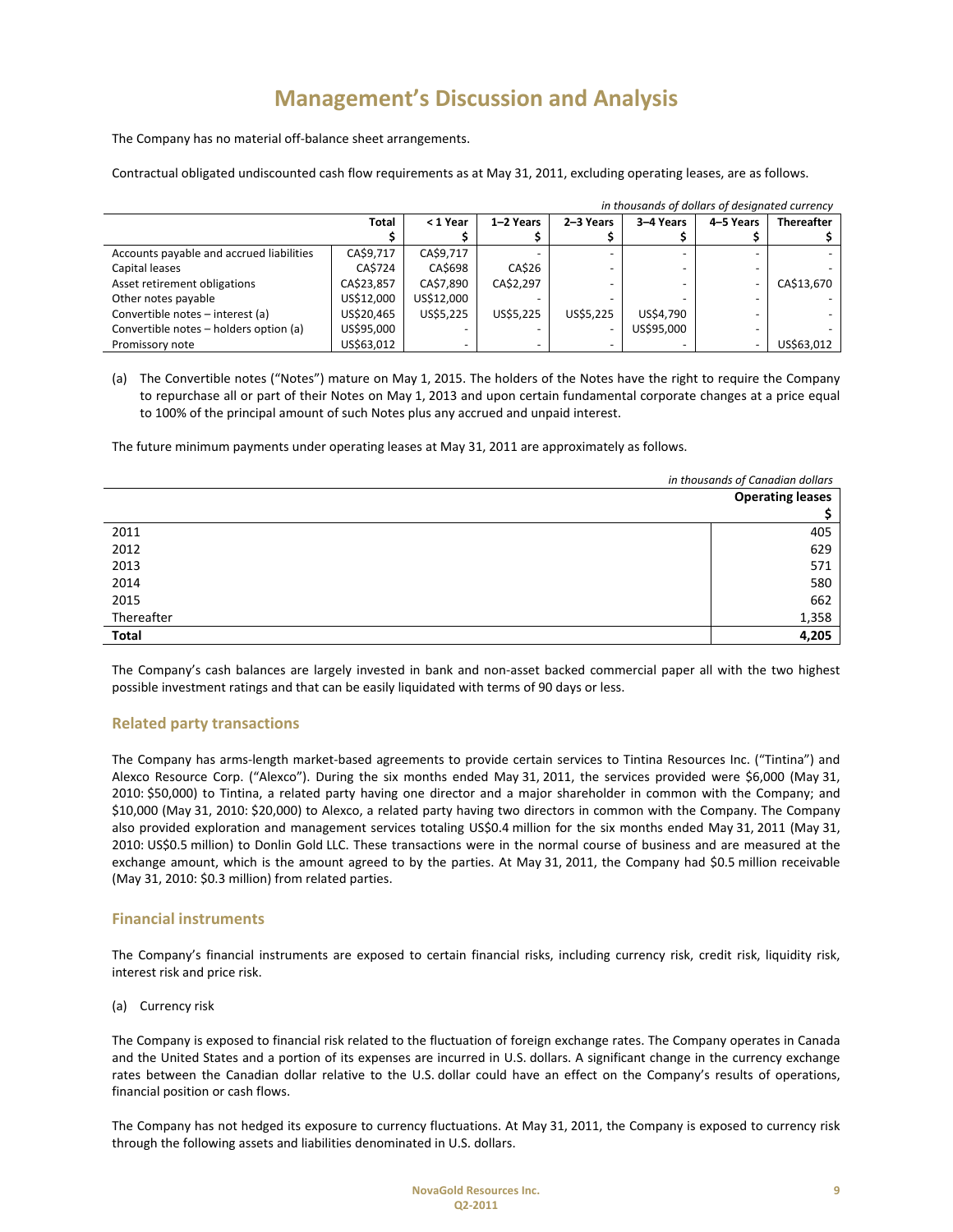| in thousands of U.S. dollars             |              |                          |  |  |
|------------------------------------------|--------------|--------------------------|--|--|
|                                          | May 31, 2011 | <b>November 30, 2010</b> |  |  |
| Cash and cash equivalents                | 100,351      | 125,164                  |  |  |
| Accounts receivables                     | 17,882       | 148                      |  |  |
| <b>Reclamation deposits</b>              | 6,845        | 6,845                    |  |  |
| Accounts payable and accrued liabilities | (3,998)      | (4,718)                  |  |  |
| Other notes payable                      | (11,514)     | (23,026)                 |  |  |
| Amounts payable to Barrick - long term   | (63,012)     | (61, 401)                |  |  |
| Convertible notes                        | (63,026)     | (60, 278)                |  |  |
| Total                                    | (16, 472)    | (17, 266)                |  |  |

Based on the above net exposures, and assuming that all other variables remain constant, a 10% depreciation or appreciation of the Canadian dollar against the U.S. dollar would result in an increase/decrease of \$1.6 million in the Company's net earnings.

### (b) Credit risk

Credit risk is the risk of an unexpected loss if a customer or third party to a financial instrument fails to meet its contractual obligations.

The Company's cash equivalents and short‐term investments are held through large Canadian financial institutions. Short‐term and long‐term investments (including those presented as part of cash and cash equivalents) are composed of financial instruments issued by Canadian banks and companies with high investment‐grade ratings. These investments mature at various dates over the current operating period. The Company's accounts receivables consist of general sales tax due from the Federal Government of Canada and amounts due from related parties.

The carrying amount of financial assets recorded in the financial statements, net of any allowances for losses, represents the Company's maximum exposure to credit risk.

(c) Liquidity risk

Liquidity risk is the risk that the Company will not be able to meet its financial obligations as they come due. The Company manages liquidity risk through the management of its capital structure and financial leverage. Accounts payable, accrued liabilities and coupon interest on the Notes are due within one year from the balance sheet date.

(d) Interest rate risk

Interest rate risk is the risk that the fair value or future cash flows of a financial instrument will fluctuate because of changes in market interest rates. The risk that the Company will realize a loss as a result of a decline in the fair value of the short-term investments included in cash and cash equivalents is limited because these investments, although available‐for‐sale, are generally held to maturity. In respect of financial liabilities, convertible notes and capital leases are not subject to interest rate risk because they are at fixed rates. The promissory note owed to Barrick is variable with the U.S. prime rate. Based on the amount owing on the promissory note as at May 31, 2011, and assuming that all other variables remain constant, a 1% change in the U.S. prime rate would result in an increase/decrease of \$0.6 million in the interest accrued by the Company per annum.

(e) Price risk

The Company is exposed to price risk with respect to commodity prices. The Company closely monitors commodity prices to determine the appropriate course of action to be taken. The Company does not currently have any hedging or other commodity‐based risk management programs respecting its operations.

### **New accounting pronouncements**

The accounting policies followed by the Company are set out in note 2 to the audited consolidated financial statements for the year ended November 30, 2010, and have been consistently followed in the preparation of these consolidated financial statements.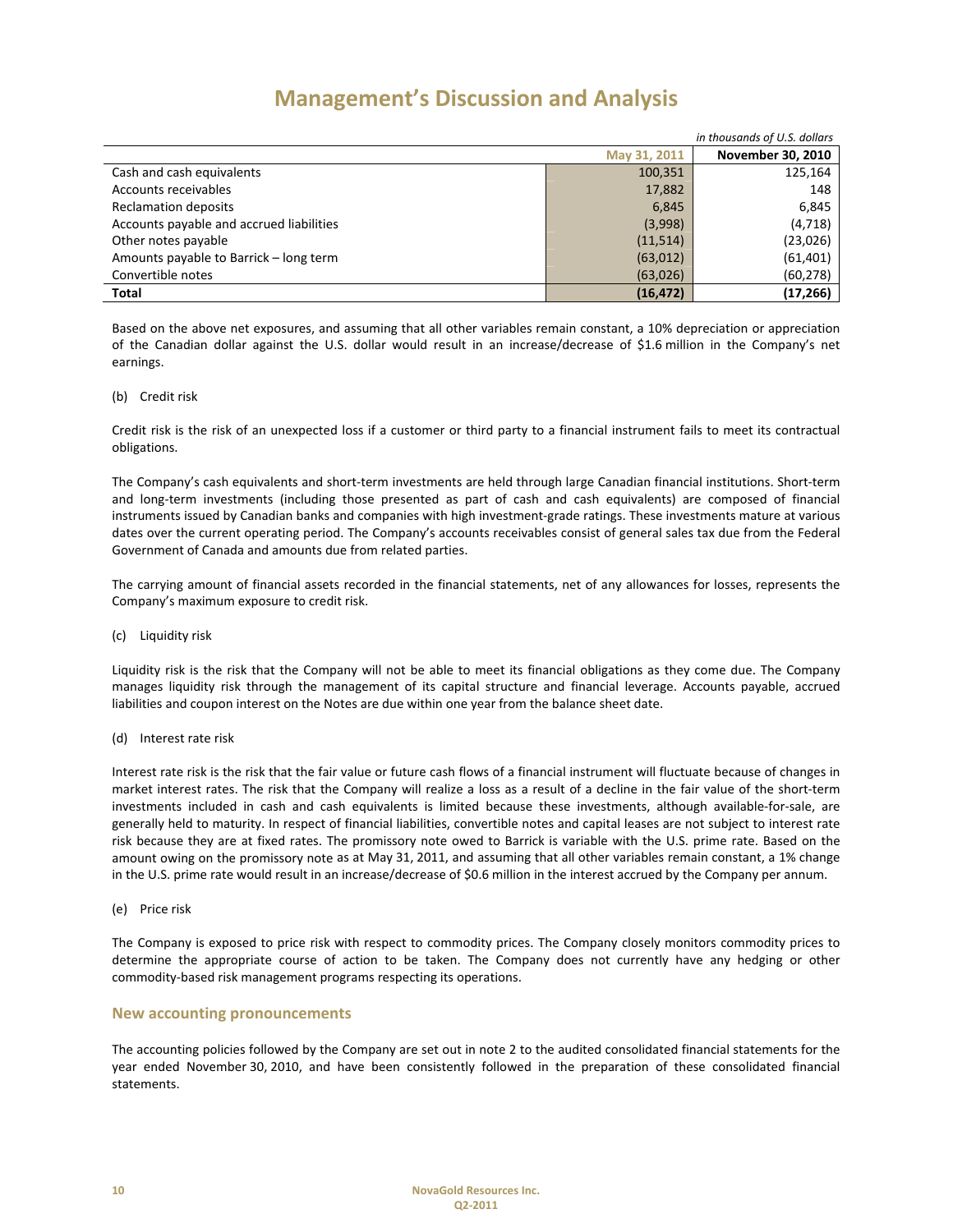### **Business Combinations**

In January 2009, the CICA issued CICA Handbook Section 1582, "Business Combinations", which replaces former guidance on business combinations. Section 1582 establishes principles and requirements of the acquisition method and related disclosures. In addition, the CICA issued Section 1601, "Consolidated Financial Statements", and Section 1602, "Non-controlling Interests", which replace the existing guidance. Section 1601 establishes standards for the preparation of consolidated financial statements and Section 1602 provides guidance on accounting for non-controlling interest in a subsidiary in consolidated financial statements subsequent to a business combination. These standards apply prospectively to business combinations for which the acquisition date is on or after the beginning of the first annual reporting period beginning on or after January 1, 2011, with earlier application permitted. The Company adopted these pronouncements at December 1, 2010; the result from this adoption led to the non‐controlling interest balance classified as shareholders' equity on the consolidated balance sheet and loss attributable to non‐controlling interest on the statement of operations and deficit.

### **International Financial Reporting Standards ("IFRS")**

In 2006, the Canadian Accounting Standards Board ("AcSB") published a new strategic plan that will significantly affect financial reporting requirements for Canadian companies. The AcSB strategic plan outlines the convergence of Canadian GAAP with IFRS over an expected five‐year transitional period. In February 2008, the AcSB announced that 2011 is the changeover date for publicly‐listed companies to use IFRS, replacing Canadian GAAP. The changeover date is for interim and annual financial statements relating to fiscal years beginning on or after January 1, 2011. The Company's transition date of December 1, 2011 will require the restatement for comparative purposes of amounts reported by the Company of our interim and annual amounts for the fiscal year ending November 30, 2011.

The Company is currently engaged in the process to transition from Canadian GAAP to IFRS. The transition process consists of three primary phases:

- Scoping and diagnostic phase
- Impact analysis, evaluation and design phase
- Implementation and review phase

Completion of the scoping and diagnostic phase occurred in 2010 through the completion of a preliminary diagnostic review by an external consultant. The preliminary diagnostic review included the determination, at a high level, of the financial reporting differences under IFRS and the key areas that may be impacted. From the review, a focused transition plan was created to further evaluate the areas of difference, including changes required from existing accounting policies and the impact of changes to information systems, internal controls and business processes.

The Company is currently undergoing the analysis, quantification and evaluation phase. This phase involves specification of changes required to existing accounting policies, together with an analysis of policy alternatives allowed under IFRS and development of draft IFRS financial statement content. We are completing our evaluations of the changes required to existing accounting policies, and are currently quantifying the impact of those changes on our opening balance sheet at the transition date. IFRS 1, "First‐Time Adoption of International Financial Reporting Standards", provides entities adopting IFRS for the first time with a number of optional exemptions and mandatory exceptions, in certain areas, to the general requirement for full retrospective application of IFRS. The Company has completed its analysis of IFRS 1 and the exemptions it will apply on transition. Management has also completed its first draft of the annual financial statement disclosure under IFRS and will continue to refine its statements prior to release.

The identified impacts disclosed below highlight the preliminary impacts and should not be regarded as final as they are subject to change. We continue to review the impacts of our accounting policy choices and have not yet completed the processing of approving and finalizing all policies. The discussion below should not be regarded as a complete list of differences as it is designed to highlight the significant impacts identified at the transition date. We also note that the International Accounting Standards Board ("IASB") is currently working on several projects which may significantly impact the Company's decisions, most notably as discussed below.

Through our analysis and quantification of the opening balance sheet as of December 1, 2010, the following significant impacts have been identified to date:

• Foreign Currency Translation – The approach to evaluating the functional currency under IFRS focuses on determining each individual entity's functional currency from the entity's viewpoint. Under Canadian GAAP, the functional currency of a foreign subsidiary was determined based on whether the subsidiary was self‐sustaining from the parent entity. The IFRS approach results in a change to the functional currency of several of the Company's foreign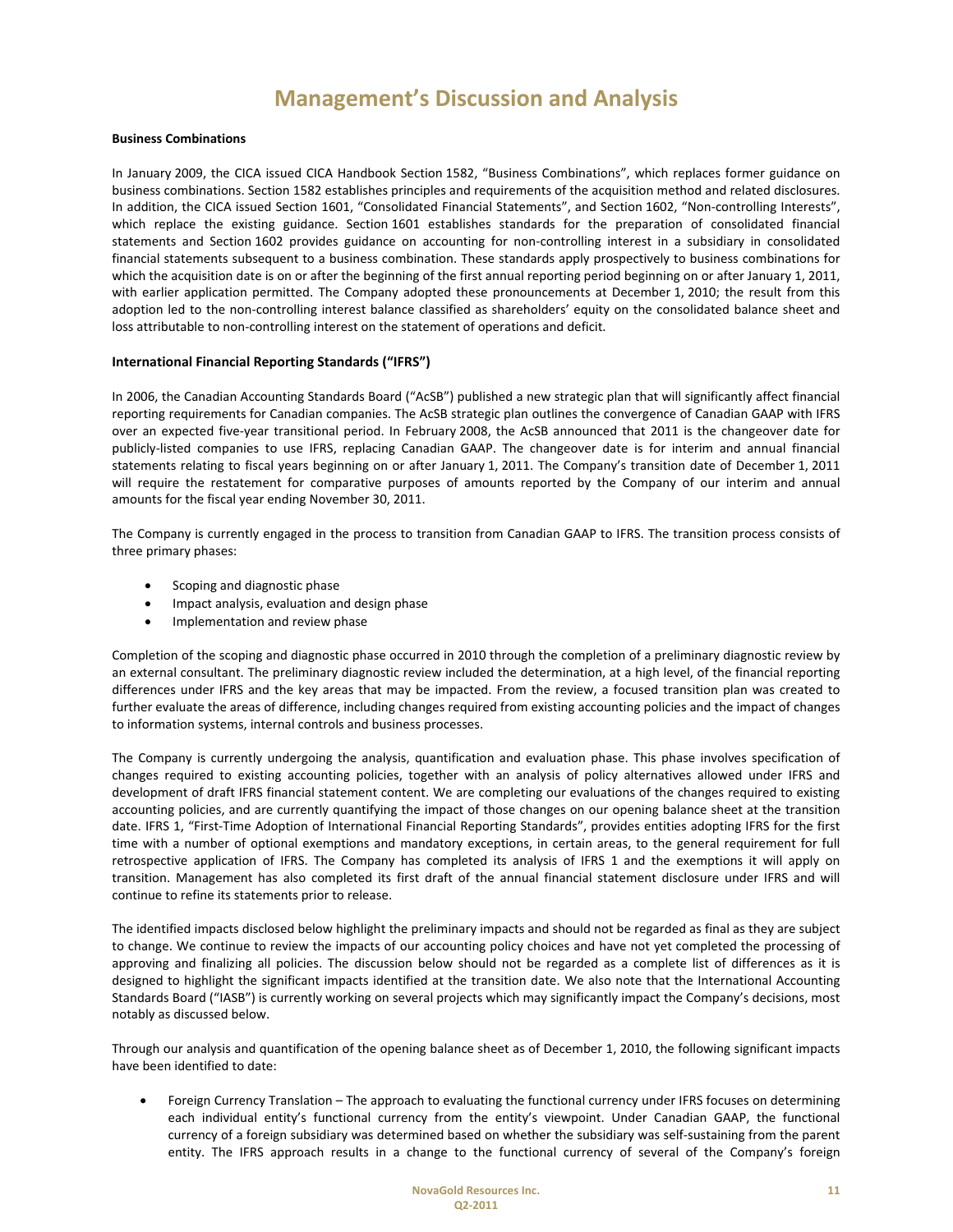subsidiaries. Under IFRS 1, "First time adoption of International Financial Reporting Standards", an exemption is available which allows the Company to reset its cumulative translation account to zero on the transition date. The Company has elected to take this exemption. On transition, a net change to shareholders' equity of \$0.3 million is expected.

- Convertible Debt Under Canadian GAAP, the convertible debt is bifurcated into two separate elements, an equity component to recognize the conversion value of the instrument and a liability component to recognize the debt value of the instrument. As the functional currency of NovaGold is Canadian dollars and the convertible debt is denominated in US dollars, an embedded derivative is determined to exist under IFRS as the instrument is denominated in a currency other than an entity's functional currency. As a result, the Company will recognize an embedded derivative at fair value upon transition. The expected net impact to shareholders' equity on transition is a decrease of \$89.9 million and a corresponding increase to long term liabilities of \$89.9 million.
- Warrants Similarly to the convertible debentures, the Company has warrants which are denominated in a currency other than its functional currency. Under IFRS, the warrants meet the definition of a derivative instrument recorded at fair value at each reporting date, with movements through the statement of operations. The warrants were treated as an equity instrument under Canadian GAAP and recorded at fair value at inception. This treatment is similar to the presentation disclosed by the Company under its reconciliation to US Generally Accepted Accounting Principles. On transition, a net reduction of \$658.8 million in shareholders' equity and a corresponding increase to long term liabilities is expected. Irrespective of the change in accounting for the warrants, the Company notes the warrants do not provide for settlement in cash.
- Asset Retirement Obligations IFRS differs from Canadian GAAP in the recognition of asset retirement obligations. Under IFRS, an obligation is recognized if there is a legal obligation or a constructive obligation which results in a more encompassing framework than Canadian GAAP. The Company has evaluated and determined that there are no additional constructive obligations at the transition date from the legal obligations currently recognized.
- Income Taxes One of the significant changes to IFRS from Canadian GAAP arises in the treatment of deferred taxes on the initial recognition of an asset acquisition. The Company has had several notable asset acquisitions, which under Canadian GAAP had an iterative deferred tax liability recognized where the accounting basis was greater than the tax basis. Under IFRS, a prohibition exists on the recognition of deferred taxes on acquisitions other than in a business combination. On transition, the Company expects a reduction in long term assets of \$58.2 million, a reduction in future income tax liabilities of \$7.2 million and a reduction in shareholders' equity of \$51.0 million.

On May 12, 2011, the International Accounting Standards Board released a set of 5 new standards including IFRS 10, Consolidated Financial Statements; IFRS 11, Joint Arrangements; IFRS 12, Disclosure of Involvement in Other Entities; along with amendments to the current and renamed IAS 27, Separate Financial Statements & IAS 28, Investments in Associates and Joint Ventures. This package of standards is effective for annual periods beginning on or after January 1, 2013, with earlier adoption of the entire package permitted. As a result of this recent release, the Company is continuing to assess the determination of the accounting treatments of its interests in Donlin Gold and Galore Creek. We expect to complete this evaluation in the third quarter.

The implementation and review phase includes execution of any changes to information systems and business processes and completing formal authorization processes to approve recommended accounting policy changes. It will also include the collection of financial information necessary to compile IFRS‐compliant financial statements and audit committee approval of IFRS financial statements. The Company has completed its analysis of its information systems and does not anticipate significant changes arising from the transition to IFRS. Several areas have been identified requiring changes to the Company's business processes which the Company is currently designing into its processes.

Management is continuing to evaluate the differences and the full impact on future financial reporting is not reasonably determinable or estimable at this time.

## **Critical accounting estimates**

The most critical accounting estimates upon which the Company's financial status depends are those requiring estimates of the recoverability of its capitalized mineral property expenditures and intangible assets, impairment of long‐lived assets and the amount of future reclamation obligations.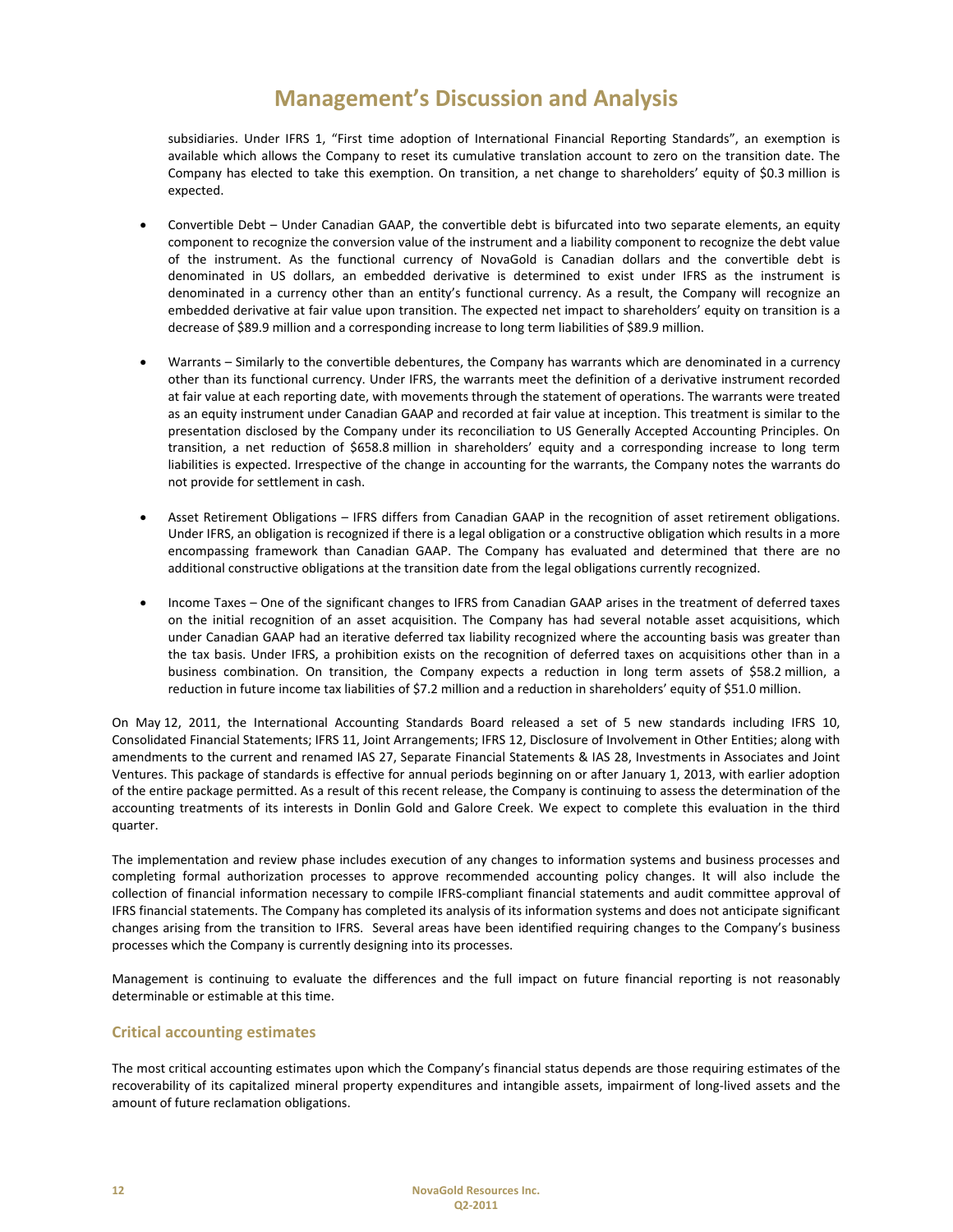#### **Mineral properties and development costs**

The Company expenses mineral property exploration expenditures when incurred. When it has been established that a mineral deposit is commercially mineable and an economic analysis has been completed, the costs subsequently incurred to develop a mine on the property prior to the start of mining operations are capitalized and will be amortized against future production following commencement of commercial production, or written off if the property is sold, allowed to lapse or abandoned. The Rock Creek project was impaired during the year ended November 30, 2010 and an impairment loss was proportionately allocated to mineral properties and development costs. There can be no assurances that the subsequent decision to sell or reclaim the project would result in a material gain on sale or accrual of closure costs, which would be incurred when a decision is made.

The acquisition of title to mineral properties is a complicated and uncertain process. The Company has taken steps, in accordance with industry standards, to verify title to mineral properties in which it has an interest. Although the Company has made efforts to ensure that legal title to its properties is properly recorded in the name of the Company, there can be no assurance that such title will ultimately be secured.

### **Reclamation costs**

The amounts recorded for reclamation costs are estimates based on independent third party engineering studies and the Company's assessment of the work that is anticipated to remediate old mining facilities of the Company's Nome Gold site, exploration and road remediation at the Galore Creek project, and the Rock Creek mine site. An asset retirement obligation ("ARO") is recognized initially at fair value with a corresponding increase in the related asset. The ARO is accreted to full value over time through periodic charges to operations. The Galore Creek reclamation obligation has not been discounted due to the uncertainty of timing of when the costs will be incurred. Actual costs incurred during reclamation and the timing of when the costs will be incurred could be materially different from these estimates.

### **Risk factors**

The Company and its future business, operations and financial condition are subject to various risks and uncertainties due to the nature of its business and the present stage of exploration and development of its mineral properties. Certain of these risks and uncertainties are set out below and under the heading "Risk factors" in NovaGold's Annual Information Form for the year ended November 30, 2010 available on SEDAR at www.sedar.com and EDGAR at www.sec.gov.

### Ability to continue exploration activities and any future development activities, and to continue as a going concern, will depend in part on the ability to commence production and generate material revenues or to obtain suitable financing

NovaGold has limited financial resources. The Company intends to fund its plan of operations from working capital, the proceeds of financings and revenue from land and gravel sales. In the future, the Company's ability to continue its exploration and development activities, if any, will depend in part on the Company's ability to obtain suitable financing.

There can be no assurance that the Company will commence production at any of its mineral properties, generate sufficient revenues to meet its obligations as they become due or obtain necessary financing on acceptable terms, if at all. The Company's failure to meet its ongoing obligations on a timely basis could result in the loss or substantial dilution of the Company's interests (as existing or as proposed to be acquired) in its properties. In addition, should the Company incur significant losses in future periods, it may be unable to continue as a going concern, and realization of assets and settlement of liabilities in other than the normal course of business may be at amounts materially different than the Company's estimates.

### **Exploration and development**

Mineral exploration and development involves a high degree of risk and few properties that are explored are ultimately developed into producing mines. The Company has only defined or delineated reserves at its Donlin Gold projects and none of its properties are currently under development. The future development of any properties found to be economically feasible will require obtaining permits, financing and construction. The Company is subject to all the risks associated with establishing new mining operations. In addition, there is no assurance that the Company's mineral exploration activities will result in any discoveries of new bodies of ore. There is also no assurance that if further mineralization is discovered that the ore body would be economical for commercial production. Discovery of mineral deposits is dependent upon a number of factors and significantly influenced by the technical skill of the exploration personnel involved. The commercial viability of a mineral deposit is also dependent upon a number of factors that are beyond the Company's control. Some of these factors are the attributes of the deposit, commodity prices, government policies and regulation and environmental protection.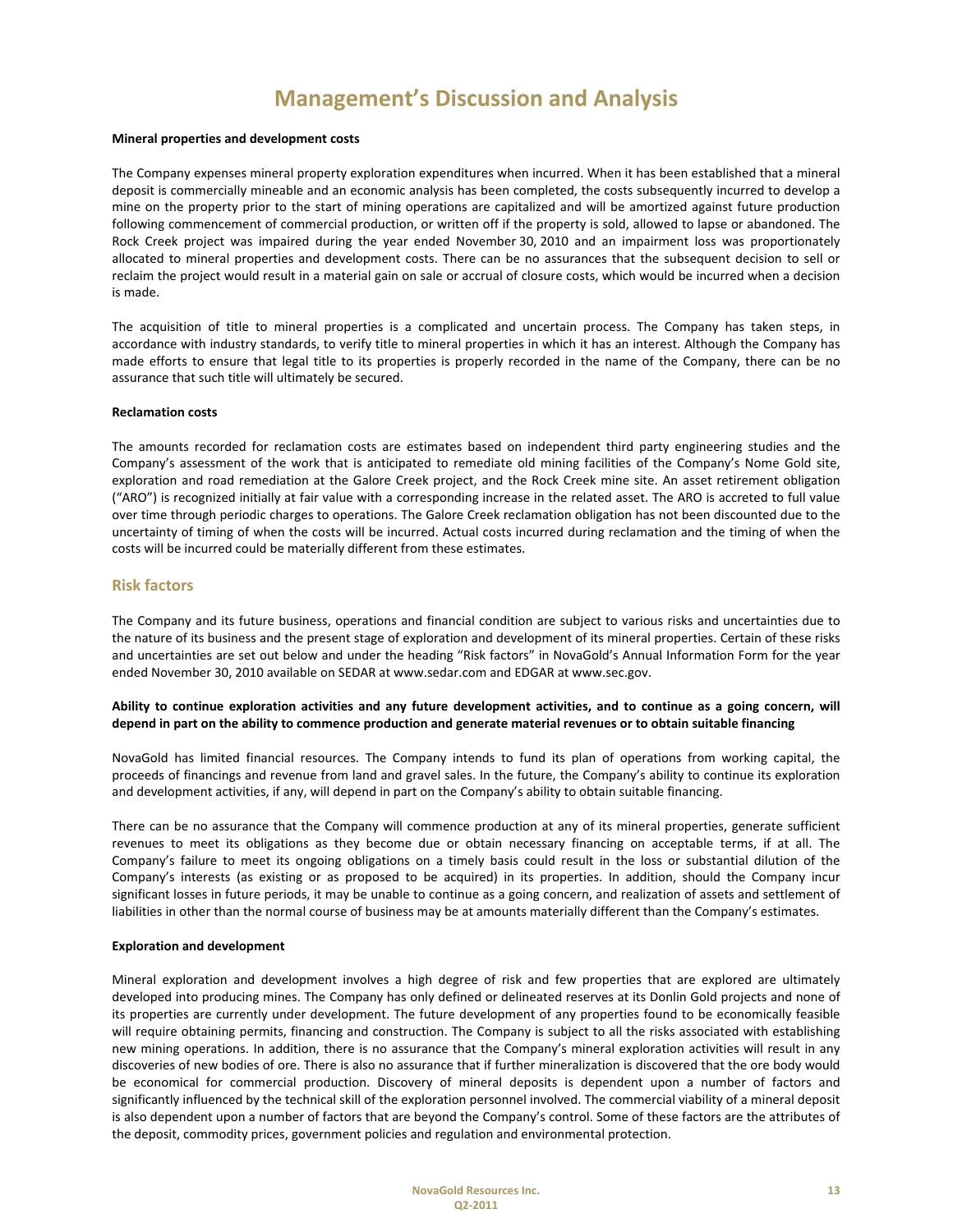### **Environmental laws and regulations**

All of the Company's exploration and production activities in Canada and the United States are subject to regulation by governmental agencies under various environmental laws. To the extent that the Company conducts exploration activities or undertakes new mining activities in other foreign countries, the Company will also be subject to environmental laws and regulations in those jurisdictions. These laws address emissions into the air, discharges into water, management of waste, management of hazardous substances, protection of natural resources, antiquities and endangered species, and reclamation of lands disturbed by mining operations. Environmental legislation in many countries is evolving and the trend has been toward stricter standards and enforcement, increased fines and penalties for non‐compliance, more stringent environmental assessments of proposed projects and increasing responsibility for companies and their officers, directors and employees. Compliance with environmental laws and regulations may require significant capital outlays on behalf of the Company and may cause material changes or delays in the Company's intended activities. There can be no assurance that future changes in environmental regulations will not adversely affect the Company's business, and it is possible that future changes in these laws or regulations could have a significant adverse impact on some portion of the Company's business, causing the Company to re‐ evaluate those activities at that time.

In February and March 2011, the Company's wholly‐owned subsidiary AGC received a total of three citations and orders from the Mine Safety Health Administration ("MSHA") alleging certain violations of U.S. Federal mine safety laws under the Federal *Mine Safety and Health Act* of 1977 (the "Mine Safety Act") at the Rock Creek project. MSHA issued a 104(a) citation to AGC on February 25, 2011, for an alleged minor paperwork violation for failing to include a required paragraph in a report. The proposed penalty for this minor alleged violation is \$100. MSHA issued two 104(a) citations to AGC on March 10, 2011 for AGC's alleged failure to post adequate warning signs and to conduct gas, mist, and dust surveys for an area of the mine. No penalty has yet been assessed for these violations; however, the estimated amount is between \$800 to \$6,600. AGC has contested these citations and will contest the proposed assessment when it is issued. In May 2011, AGC received a proposed assessment for seven of the 104(a) citations issued in December 2010 totaling \$1,577. AGC has contested this assessment. Citations under Section 104(a) are issued for situations in which the MHSA inspector determines that the operator has violated the Mining Act or any mandatory health or safety standard, rule, order or regulations promulgated pursuant to the Act.

Previous estimates of overall liability were based on a statutory maximum penalty of up to \$500,000. However, given the assessment of outstanding citations to date of \$32,805 and based on recent meetings with MSHA, the reasonable maximum penalties for existing and outstanding penalties is \$50,000 in total estimated penalties. This estimate assumes that MSHA exercises its special assessment authority for assessing the remaining citations. Reserve and resource estimates

#### **Reserve and resource estimates**

There is a degree of uncertainty attributable to the calculation of reserves and resources and the corresponding grades. Reserve and resource estimates are dependent partially on statistical inferences drawn from drilling, sampling and other data. Reserve and resource figures set forth by the Company are estimates, and there is no certainty that the mineral deposits would yield the production of metals indicated by reserve and resource estimates. Declines in the market price for metals may adversely affect the economics of a deposit and may require the Company to reduce its reserve and resource estimates. As defined by the Canadian Institute of Mining, Metallurgy and Petroleum (CIM) and included by reference in National Instrument 43‐101, NovaGold records Proven and Probable Reserves at its projects upon completion of a pre‐feasibility or feasibility level study that demonstrates the economics of developing the mineral deposit. This policy is generally adopted by Canadian mining companies, but differs from the United States policy of recognizing Proven and Probable Reserves once the majority of major development permits have been received.

#### **Price volatility – gold, copper and other metals**

The market price for gold, copper and other metals is volatile and cannot be controlled. There is no assurance that if commercial quantities of gold, copper and other metals are discovered, a profitable market may exist or continue to exist for a production decision to be made or for the ultimate sale of the metals. As the Company is currently not in production, no sensitivity analysis for price changes has been provided or carried out.

### **Electrum is the Company's majority shareholder and has the ability to significantly influence the Company**

Through its existing shareholding in the Company and the rights it holds to acquire additional common shares, Electrum Strategic Resources LLC ("Electrum") has the ability to exercise voting power to significantly influence in determining the outcome of any corporate transaction or other matter submitted to the shareholders for approval, including mergers, consolidations and the sale of all or substantially all of the Company's assets, and other significant corporate actions. Unless the majority of shareholders participate in such shareholder meetings, Electrum may be able to approve such matters itself.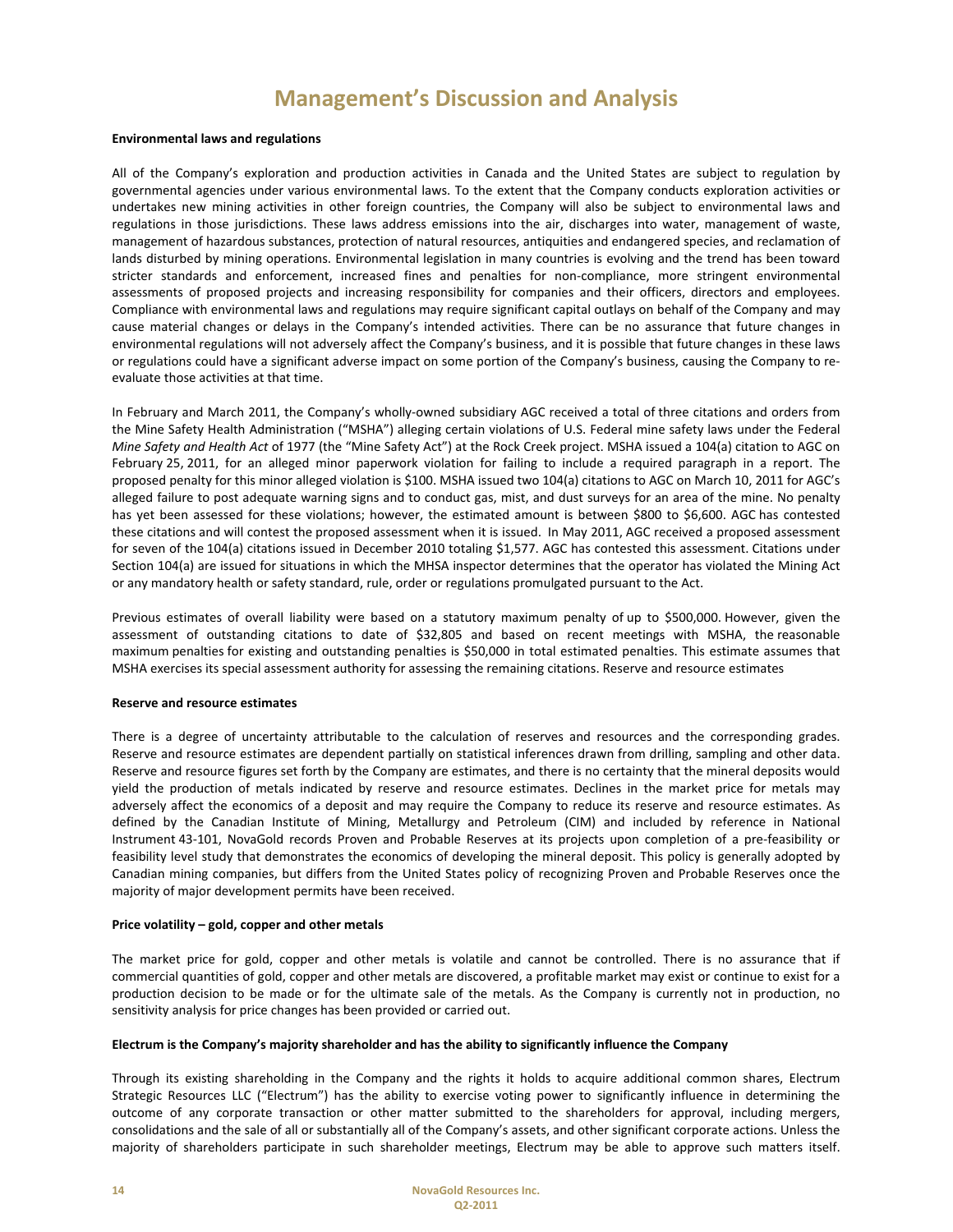Without the consent of Electrum, the Company could be prevented from entering into transactions that are otherwise beneficial to the Company. The interests of Electrum may differ from the interests of the Company's other shareholders. **NovaGold has been, and in the future may be, subject to legal proceedings**

Due to the nature of its business, the Company may be subject to numerous regulatory investigations, claims, lawsuits and other proceedings in the ordinary course of its business. The results of these legal proceedings cannot be predicted with certainty due to the uncertainty inherent in litigation, including the effects of discovery of new evidence or advancement of new legal theories, the difficulty of predicting decisions of judges and juries and the possibility that decisions may be reversed on appeal. There can be no assurances that these matters will not have a material adverse effect on the Company's business.

On May 11, 2011, one claim was settled that had been filed against NovaGold in the United States Federal District Court for the District of Alaska. The settlement was paid through insurance and NovaGold did not pay any funds out of its cash balance. The claims were originally filed in July 15, 2009 against NovaGold, AGC and other parties seeking wrongful death damages as the result of an accident on July 19, 2007, where two employees of a contractor were killed in a construction‐related accident at the Company's Rock Creek project. The Company and AGC filed an answer to the complaint denying all allegations and asserting certain affirmative defenses, and the claims against AGC were dismissed on May 19, 2010 by agreement without any payment. The settlement reached on May 11, 2011 has resolved this issue and the plaintiffs do not have any further recourse against the Company.

### **Increased regulatory compliance costs relating to Dodd‐Frank**

In July 2010, the "Dodd‐Frank Wall Street Reform and Consumer Protection Act" ("Dodd‐Frank Act") was enacted, representing an overhaul of the framework for regulation of U.S. financial markets. The Dodd-Frank Act calls for various regulatory agencies, including the U.S. Securities and Exchange Commission ("SEC") and the Commodities Futures Trading Commission, to establish regulations for implementation of many of the provisions of the Dodd‐Frank Act, and the Company anticipates that these new regulations will provide additional clarity regarding the extent of the impact of this legislation on NovaGold. The Dodd‐Frank Act also requires companies in the mining industry to disclose in their periodic reports filed with the SEC substantial additional information about safety issues relating to their mining operations. The Company may also incur additional costs associated with the Company's compliance with the new regulations and anticipated additional reporting and disclosure obligations. While the Company is not able to assess the full impact of the Dodd-Frank Act until all the implementing regulations have been adopted, based on the information available to the Company at this time the Company does not believe provisions of the regulations implementing the Dodd‐Frank Act will have a material adverse effect on the Company's financial position, results of operations or cash flows.

### **Cautionary notes**

### **Forward‐looking statements**

*This Management's Discussion and Analysis contains certain forward‐looking statements concerning anticipated developments* in NovaGold's operations in future periods. Forward-looking statements are frequently, but not always, identified by words such *as "expects", "anticipates", "believes", "intends", "estimates", "potential", "possible" and similar expressions, or statements* that events, conditions or results "will", "may", "could" or "should" occur or be achieved. These forward-looking statements are set forth principally under the heading "Outlook" and elsewhere in the Management's Discussion and Analysis and may include statements regarding perceived merit of properties; ability to commence, or in the case of Rock Creek, seek shareholder value *from its properties; exploration results and budgets; mineral reserve and resource estimates; work programs; capital* expenditures; timelines; strategic plans; the completion of transactions; market price of precious and base metals; or other statements that are not statements of fact. Forward-looking statements are statements about the future and are inherently uncertain, and actual achievements of NovaGold may differ materially from those reflected in the forward-looking statements due to a variety of risks, uncertainties and other factors. NovaGold's forward-looking statements are based on the beliefs, expectations and opinions of management on the date the statements are made, and NovaGold does not assume any obligation to update forward-looking statements if circumstances or management's beliefs, expectations or opinions should change except as required by law. For the reasons set forth above, investors should not place undue reliance on forward-looking statements. Important factors that could cause actual results to differ materially from NovaGold's expectations include uncertainties involved in disputes and litigation; fluctuations in gold, copper and other commodity prices and currency exchange rates; uncertainties relating to interpretation of drill results and the geology, continuity and grade of mineral deposits; uncertainty of estimates of capital and operating costs, recovery rates, production estimates and estimated economic return; the need for cooperation of Barrick and Teck to advance the Donlin Gold and Galore Creek projects, respectively; the need for cooperation of government agencies and native groups in the exploration and development of properties and the issuance of required permits; the need to obtain additional financing to develop properties and uncertainty as to the availability and terms of future financing; the possibility of delay in exploration or development programs or in construction projects and uncertainty of meeting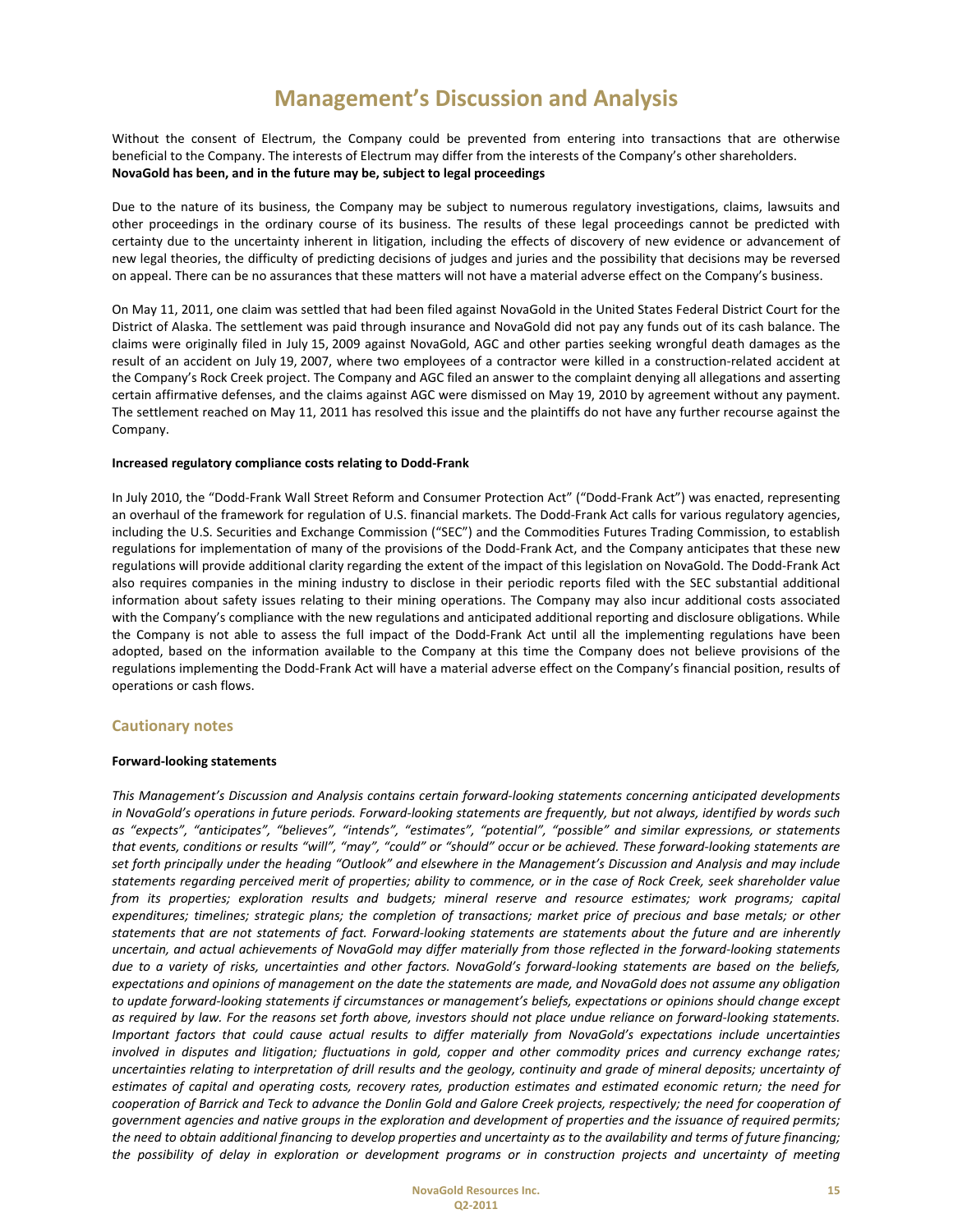anticipated program milestones; uncertainty as to timely availability of permits and other governmental approvals; and other risks and uncertainties disclosed here in under the heading "Risk Factors" and in NovaGold's Annual Information Form for the year ended November 30, 2010, filed with the Canadian securities regulatory authorities, NovaGold's annual report on Form 40-F filed with the United States Securities and Exchange Commission (the "SEC"), and other information released by NovaGold *and filed with the appropriate regulatory agencies.*

### **Reserve and resource estimates**

This Management's Discussion and Analysis and other information released by NovaGold uses the terms "resources", "measured resources", "indicated resources" and "inferred resources". United States investors are advised that, while such terms are recognized and required by Canadian securities laws, the SEC does not recognize them. Under United States standards, mineralization may not be classified as a "reserve" unless the determination has been made that the mineralization could be economically and legally produced or extracted at the time the reserve determination is made. Mineral resources that are not mineral reserves do not have demonstrated economic viability. United States investors are cautioned not to assume that all or any part of measured or indicated resources will ever be converted into reserves. Inferred resources are in addition to measured and indicated resources. Further, inferred resources have a great amount of uncertainty as to their existence and as to whether they can be mined legally or economically. It cannot be assumed that all or any part of the inferred resources will ever be upgraded to a higher category. Therefore, United States investors are also cautioned not to assume that all or any part of the inferred resources exist, or that they can be mined legally or economically. National Instrument 43-101 Standards of Disclosure for Mineral Projects ("NI 43-101") is a rule developed by the Canadian Securities Administrators, which established standards for all public disclosure an issuer makes of scientific and technical information concerning mineral projects. Unless otherwise indicated, all reserve and resource estimates contained in this Management's Discussion and Analysis and in press releases by the Company in the past and in the future, have been or will be prepared in accordance with NI 43-101 and the Canadian Institute of Mining, Metallurgy and Petroleum Classification System. The requirements of NI 43-101 are not the same as those of the SEC, and reserves reported by NovaGold in compliance with NI 43-101 may not qualify as reserves under the SEC's *standards.*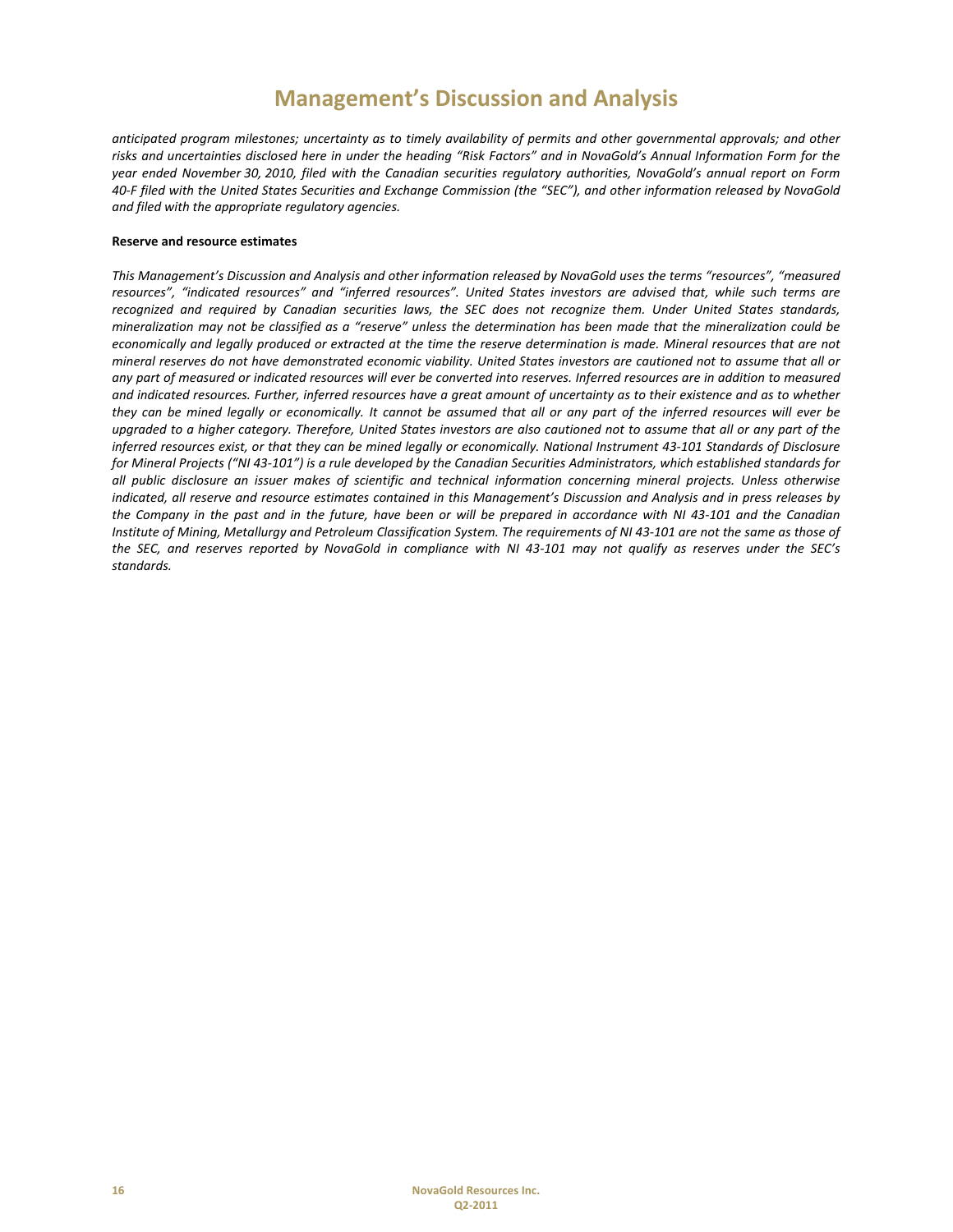|                                                           |            | in thousands of Canadian dollars |  |  |  |
|-----------------------------------------------------------|------------|----------------------------------|--|--|--|
| May 31, 2011<br>November 30, 2010                         |            |                                  |  |  |  |
|                                                           | \$         | Ş.                               |  |  |  |
| Assets                                                    |            |                                  |  |  |  |
| <b>Current assets</b>                                     |            |                                  |  |  |  |
| Cash and cash equivalents                                 | 111,570    | 151,723                          |  |  |  |
| Accounts receivable                                       | 1,266      | 1,037                            |  |  |  |
| Note receivable (note 5)                                  | 17,221     |                                  |  |  |  |
| Inventories (note 6)                                      | 8,093      | 8,120                            |  |  |  |
| Deposits and prepaid amounts                              | 1,430      | 1,938                            |  |  |  |
|                                                           | 139,580    | 162,818                          |  |  |  |
|                                                           |            |                                  |  |  |  |
|                                                           |            |                                  |  |  |  |
| <b>Accounts receivable</b>                                | 127        | 142                              |  |  |  |
| Land                                                      | 195        | 1,876                            |  |  |  |
| Property, plant and equipment (note 7)                    | 349,943    | 346,777                          |  |  |  |
| Mineral properties, rights and development costs (note 8) | 275,014    | 266,408                          |  |  |  |
| Investments (note 9)                                      | 9,115      | 7,362                            |  |  |  |
| <b>Investment tax credits</b>                             | 3,271      | 3,271                            |  |  |  |
| <b>Reclamation deposits</b>                               | 12,755     | 13,086                           |  |  |  |
|                                                           | 790,000    | 801,740                          |  |  |  |
| <b>Liabilities</b>                                        |            |                                  |  |  |  |
| <b>Current liabilities</b>                                |            |                                  |  |  |  |
| Accounts payable and accrued liabilities                  | 11,820     | 9,654                            |  |  |  |
| Current portion of asset retirement obligations           | 7,890      | 7,890                            |  |  |  |
| Current portion of capital lease obligation               | 698        | 698                              |  |  |  |
| Notes payable                                             | 11,153     | 12,245                           |  |  |  |
|                                                           | 31,561     | 30,487                           |  |  |  |
| Long-term liabilities                                     |            |                                  |  |  |  |
| Promissory note (note 9(b))                               | 61,034     | 63,034                           |  |  |  |
| Convertible notes (note 10)                               | 61,086     | 61,882                           |  |  |  |
| Capital lease obligations                                 | 26         | 369                              |  |  |  |
| Asset retirement obligations                              | 15,967     | 15,967                           |  |  |  |
| Future income taxes                                       | 15,298     | 7,193                            |  |  |  |
| <b>Other liabilities</b>                                  | 177        | 11,594                           |  |  |  |
|                                                           | 185,149    | 190,526                          |  |  |  |
|                                                           |            |                                  |  |  |  |
| Shareholders' equity                                      |            |                                  |  |  |  |
| Share capital (note 11)                                   | 1,136,743  | 1,077,219                        |  |  |  |
| Equity component of convertible notes (note 10)           | 43,352     | 43,352                           |  |  |  |
| Contributed surplus                                       | 8,629      | 8,629                            |  |  |  |
| Stock-based compensation (note 11)                        | 34,618     | 30,589                           |  |  |  |
|                                                           | 24,131     | 28,488                           |  |  |  |
| Warrants (note 11)<br>Deficit                             | (934, 334) | (875, 807)                       |  |  |  |
|                                                           |            |                                  |  |  |  |
| Accumulated other comprehensive income                    | 1,410      | 1,452                            |  |  |  |
| Non-controlling interest (note 4)                         | 290,302    | 297,292                          |  |  |  |
|                                                           | 604,851    | 611,214                          |  |  |  |
|                                                           | 790,000    | 801,740                          |  |  |  |
| Nature of operations (note 1)                             |            |                                  |  |  |  |
| Commitments and contingencies (note 14)                   |            |                                  |  |  |  |

# **Consolidated Balance Sheets – Unaudited**

(See accompanying notes to consolidated financial statements)

/s/ Rick Van Nieuwenhuyse, Director /s/ James Philip, Director /s/ James Philip, Director **Approved by the Board of Directors**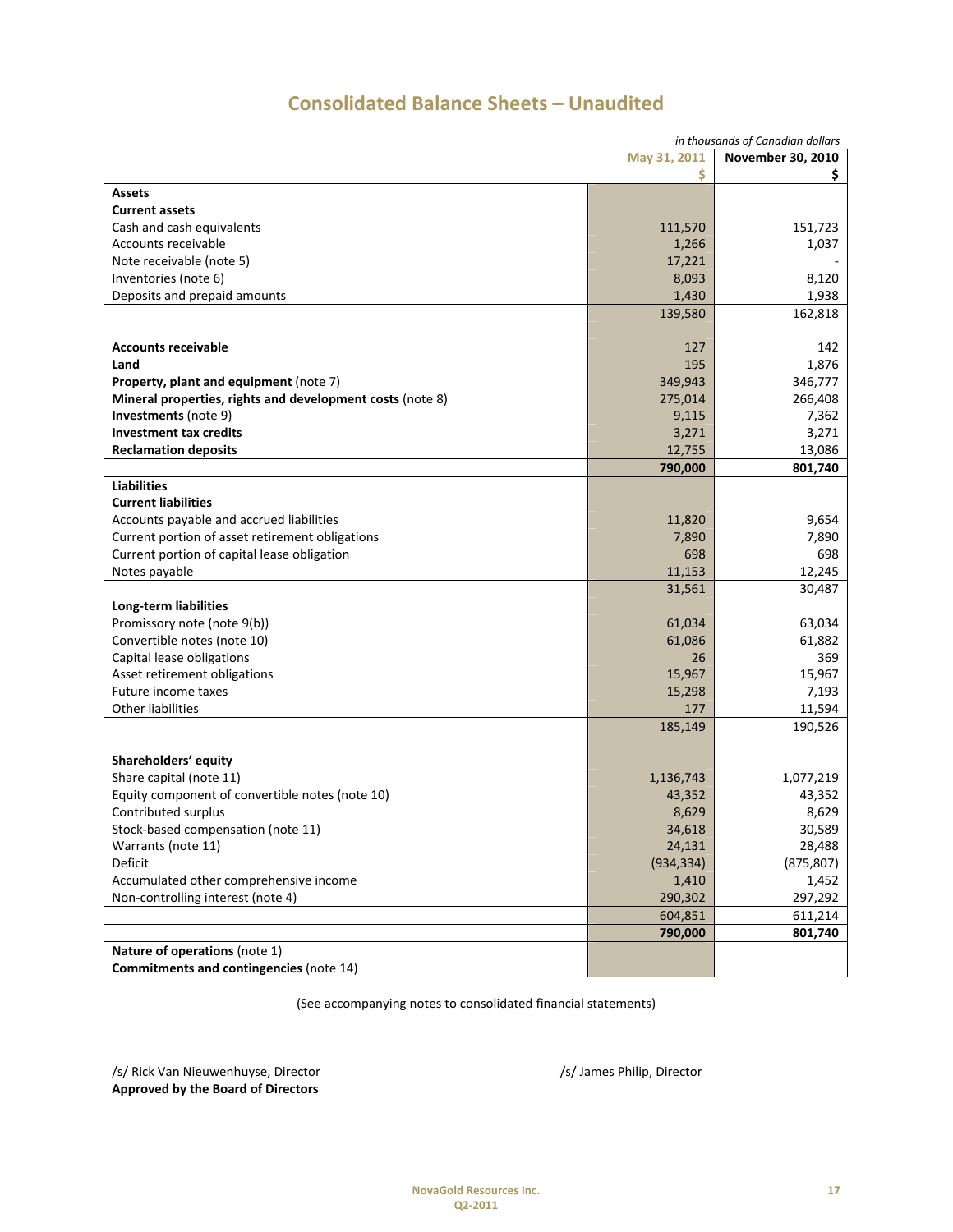# **Consolidated Statements of Operations and Deficit – Unaudited**

|                                                                |                     | in thousands of Canadian dollars,<br>except for per share and share amounts |                   |              |  |  |
|----------------------------------------------------------------|---------------------|-----------------------------------------------------------------------------|-------------------|--------------|--|--|
|                                                                | <b>Three months</b> | Three months                                                                | <b>Six months</b> | Six months   |  |  |
|                                                                | ended               | ended                                                                       | ended             | ended        |  |  |
|                                                                | May 31, 2011        | May 31, 2010                                                                | May 31, 2011      | May 31, 2010 |  |  |
|                                                                | S                   | \$                                                                          | \$                | Ş            |  |  |
| Revenue                                                        |                     |                                                                             |                   |              |  |  |
| Land, gravel, gold and other revenue                           | 193                 | 67                                                                          | 209               | 93           |  |  |
| Interest income                                                | 573                 | 125                                                                         | 710               | 210          |  |  |
|                                                                | 766                 | 192                                                                         | 919               | 303          |  |  |
| Cost of sales                                                  | 55                  | 63                                                                          | 105               | 103          |  |  |
|                                                                | 711                 | 129                                                                         | 814               | 200          |  |  |
| <b>Expenses and other items</b>                                |                     |                                                                             |                   |              |  |  |
| Corporate development and communication                        | 208                 | 432                                                                         | 316               | 649          |  |  |
| Equity loss (note 9)                                           | 5,562               | 4,621                                                                       | 10,183            | 7,017        |  |  |
| Foreign exchange (gain) loss                                   | 162                 | (3, 299)                                                                    | (830)             | (3, 177)     |  |  |
| General and administrative                                     | 1,553               | 1,283                                                                       | 2,374             | 2,140        |  |  |
| Interest and accretion                                         | 3,560               | 3,768                                                                       | 7,292             | 7,428        |  |  |
| Mineral property expense                                       | 4,573               | 617                                                                         | 7,141             | 928          |  |  |
| <b>Professional fees</b>                                       | 1,528               | 332                                                                         | 1,861             | 1,065        |  |  |
| Project care and maintenance                                   | 6,347               | 5,483                                                                       | 11,393            | 13,359       |  |  |
| <b>Salaries</b>                                                | 2,075               | 2,926                                                                       | 4,544             | 4,201        |  |  |
| Salaries – stock-based compensation (note 11 (b), (c) and (d)) | 1,514               | 1,050                                                                       | 5,052             | 3,141        |  |  |
| <b>Total expenses</b>                                          | 27,082              | 17,213                                                                      | 49,326            | 36,751       |  |  |
| Loss before other items                                        | (26, 371)           | (17,084)                                                                    | (48, 512)         | (36, 551)    |  |  |
|                                                                |                     |                                                                             |                   |              |  |  |
| <b>Other items</b>                                             |                     |                                                                             |                   |              |  |  |
| Asset impairment - power transmission rights (note 8)          |                     |                                                                             | 52,668            |              |  |  |
| Gain on disposition of alluvial gold properties (note 5)       | (16, 110)           |                                                                             | (16, 110)         |              |  |  |
|                                                                | (16, 110)           |                                                                             | 36,558            |              |  |  |
| Loss for the period before income taxes                        | (10, 261)           | (17,084)                                                                    | (85,070)          | (36, 551)    |  |  |
| Future income tax recovery - power transmission rights         |                     |                                                                             |                   |              |  |  |
| (note 8)                                                       |                     |                                                                             | (9, 722)          |              |  |  |
| Future income tax expense (recovery)                           | 300                 | (271)                                                                       | 2,569             | (326)        |  |  |
| Loss for the period                                            | (10, 561)           | (16, 813)                                                                   | (77, 917)         | (36, 225)    |  |  |
| Attributable to the shareholders of the Company                | (7,076)             | (15, 753)                                                                   | (58, 527)         | (34, 470)    |  |  |
| Attributable to non-controlling interest                       |                     |                                                                             |                   |              |  |  |
| Power transmission rights (note 4 and 8)                       |                     |                                                                             | (13, 779)         |              |  |  |
| Operating expenses (note 4)                                    | (3, 485)            | (1,060)                                                                     | (5,611)           | (1,755)      |  |  |
|                                                                | (10, 561)           | (16, 813)                                                                   | (77, 917)         | (36, 225)    |  |  |
| Loss for the period – attributable to the shareholders of the  |                     |                                                                             |                   |              |  |  |
| Company                                                        | (7,076)             | (15, 753)                                                                   | (58, 527)         | (34, 470)    |  |  |
| Deficit - beginning of period                                  | (927, 258)          | (690, 975)                                                                  | (875, 807)        | (672, 258)   |  |  |
| Deficit - end of period                                        | (934, 334)          | (706, 728)                                                                  | (934, 334)        | (706, 728)   |  |  |
| Loss per share - attributable to the shareholders of the       |                     |                                                                             |                   |              |  |  |
| Company                                                        |                     |                                                                             |                   |              |  |  |
| Basic and diluted                                              | (0.03)              | (0.07)                                                                      | (0.25)            | (0.17)       |  |  |
| Weighted average number of shares (thousands)                  | 233,995             | 217,112                                                                     | 233,050           | 202,650      |  |  |

(See accompanying notes to consolidated financial statements)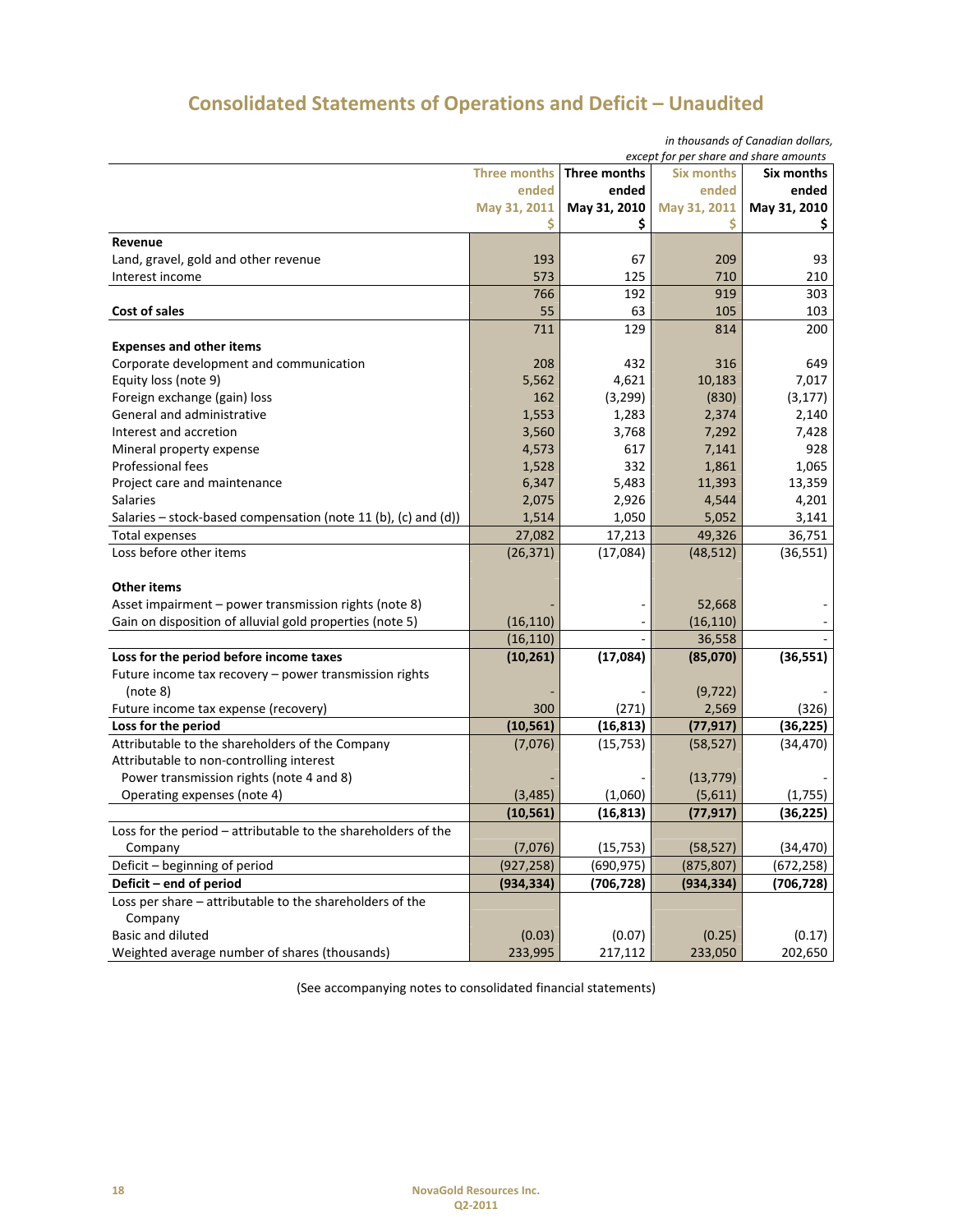|  | <b>Consolidated Statements of Comprehensive Loss - Unaudited</b> |                                |
|--|------------------------------------------------------------------|--------------------------------|
|  |                                                                  | in thousands of Canadian dolla |

|                                                       | in thousands of Canadian dollars                  |           |                           |              |  |
|-------------------------------------------------------|---------------------------------------------------|-----------|---------------------------|--------------|--|
|                                                       | Six months<br><b>Three months</b><br>Three months |           |                           |              |  |
|                                                       | ended                                             | ended     | ended                     | ended        |  |
|                                                       | May 31, 2011                                      |           | May 31, 2010 May 31, 2011 | May 31, 2010 |  |
|                                                       |                                                   |           |                           |              |  |
| Net loss for the period                               | (7,076)                                           | (15, 753) | (58, 527)                 | (34,470)     |  |
| Unrealized loss on available-for-sale investments     | (1,732)                                           | (247)     | (82)                      | (478)        |  |
| Future income tax recovery                            | 396                                               | 93        | 40                        | 183          |  |
| <b>Comprehensive loss</b>                             | (8, 412)                                          | (15,907)  | (58, 569)                 | (34,765)     |  |
| Attributable to the shareholders of the Company       | (4, 927)                                          | (14, 847) | (39, 179)                 | (33,010)     |  |
| Attributable to the non-controlling interest (note 4) | (3, 485)                                          | (1,060)   | (19, 390)                 | (1,755)      |  |
|                                                       | (8, 412)                                          | (15,907)  | (58, 569)                 | (34,765)     |  |

# **Consolidated Statements of Changes in Shareholders' Equity – Unaudited**

|                                                                       |                         | in thousands of Canadian dollars |
|-----------------------------------------------------------------------|-------------------------|----------------------------------|
|                                                                       | <b>Six months ended</b> | Year ended                       |
|                                                                       | May 31, 2011            | November 30, 2010                |
|                                                                       | Ś.                      | \$                               |
| Share capital                                                         |                         |                                  |
| Balance - beginning of period                                         | 1,077,219               | 878,086                          |
| Issued pursuant to acquisition of Copper Canyon (note 3)              | 42,339                  |                                  |
| Issued pursuant to private placement net of share issue costs         |                         | 179,000                          |
| Issued pursuant to stock options exercised                            | 1,470                   | 3,991                            |
| Issued pursuant to warrants exercised                                 | 15,715                  | 9,549                            |
| Issued pursuant to performance share units vested                     |                         | 1,426                            |
| Issued pursuant to property acquisition                               |                         | 5,167                            |
| Balance - end of period                                               | 1,136,743               | 1,077,219                        |
| <b>Equity component of convertible notes</b>                          |                         |                                  |
| Balance – beginning of period                                         | 43,352                  | 43,352                           |
| Balance - end of period                                               | 43,352                  | 43,352                           |
| <b>Contributed surplus</b>                                            |                         |                                  |
| Balance - beginning of period                                         | 8,629                   | 9,994                            |
| Excess value over fair value of performance share unit (note 11 (c))  |                         | (1, 365)                         |
| Balance – end of period                                               | 8,629                   | 8,629                            |
| <b>Stock-based compensation</b>                                       |                         |                                  |
| Balance – beginning of period                                         | 30,589                  | 31,838                           |
| Stock option vesting                                                  | 4,020                   | 3,738                            |
| Performance share unit vesting                                        | 1,002                   | 1,352                            |
| Director share unit grants                                            | 66                      | 101                              |
| Transfer to share capital on exercise of stock options                | (1,059)                 | (3,991)                          |
| Transfer to share capital on issuance of performance share units      |                         | (2, 449)                         |
| Balance - end of period                                               | 34,618                  | 30,589                           |
| <b>Warrants</b>                                                       |                         |                                  |
| Balance - beginning of period                                         | 28,488                  | 31,065                           |
| Transfer to share capital on exercise of warrants                     | (4, 357)                | (2,577)                          |
| Balance - end of period                                               | 24,131                  | 28,488                           |
| <b>Deficit</b>                                                        |                         |                                  |
| Balance – beginning of period                                         | (875, 807)              | (672, 258)                       |
| Loss for the period – attributable to the shareholders of the Company | (58, 527)               | (203, 549)                       |
| Balance - end of period                                               | (934, 334)              | (875, 807)                       |
| Accumulated other comprehensive income                                |                         |                                  |
| Balance - beginning of period                                         | 1,452                   | 495                              |
| Unrealized (losses) gains on available-for-sale investments           | (82)                    | 994                              |
| Future income taxes on unrealized losses (gains)                      | 40                      | (37)                             |
| Balance – end of period                                               | 1,410                   | 1,452                            |
| Total shareholders' equity                                            | 314,549                 | 313,922                          |
| Non-controlling interest (note 4)                                     |                         |                                  |
| Balance - beginning of period                                         | 297,292                 | 293,247                          |
| Contributions by Teck Resources Limited                               | 12,399                  | 12,058                           |
| Loss for the period – attributable to the non-controlling interest    | (19, 389)               | (8,013)                          |
| Balance - end of period                                               | 290,302                 | 297,292                          |
| <b>Total equity</b>                                                   | 604,851                 | 611,214                          |

(See accompanying notes to consolidated financial statements)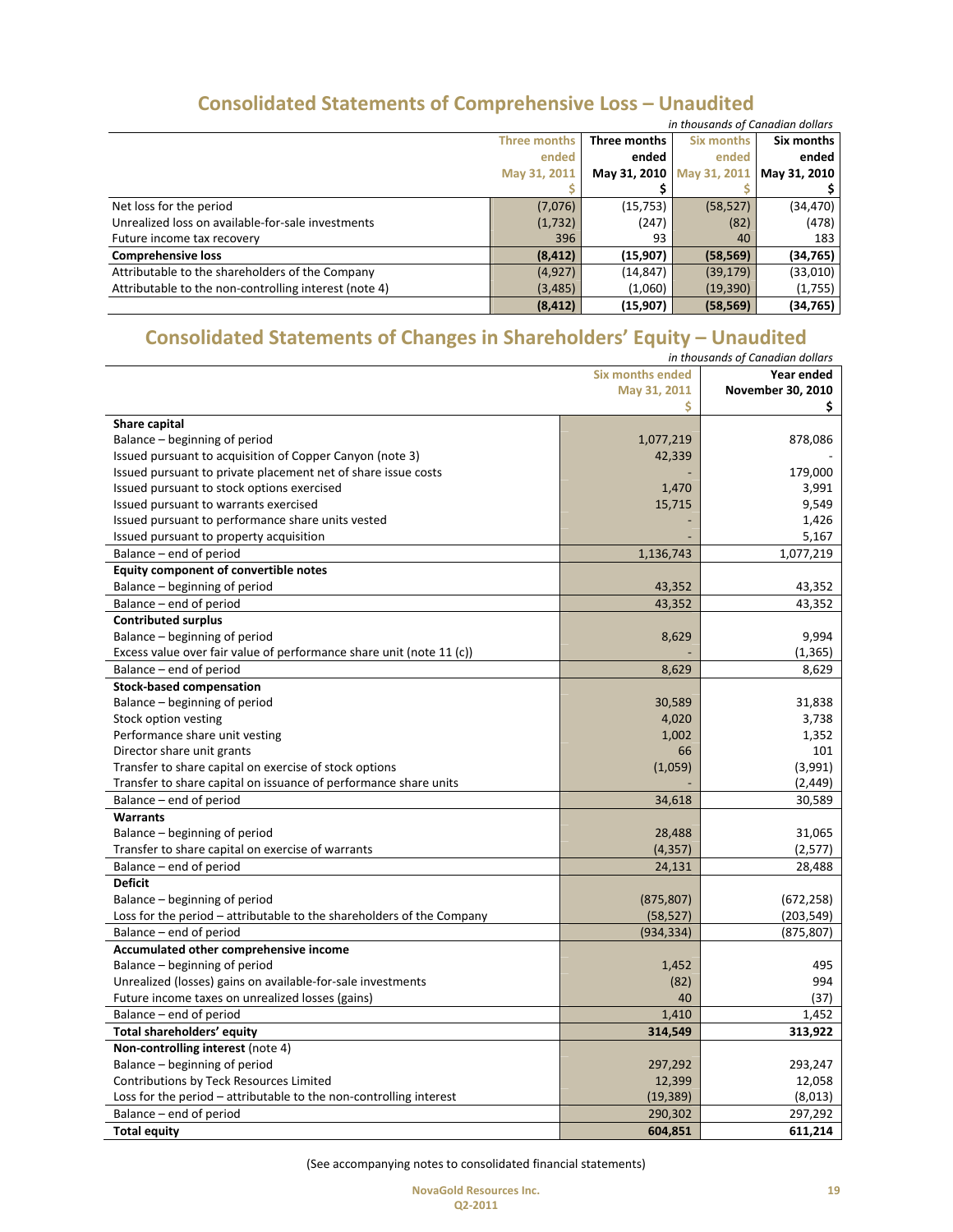|                                                             |                     |                     |                   | in thousands of Canadian dollars |
|-------------------------------------------------------------|---------------------|---------------------|-------------------|----------------------------------|
|                                                             | <b>Three months</b> | <b>Three months</b> | <b>Six months</b> | Six months                       |
|                                                             | ended               | ended               | ended             | ended                            |
|                                                             | May 31, 2011        | May 31, 2010        | May 31, 2011      | May 31, 2010                     |
|                                                             |                     | \$                  | \$                | Ş                                |
| Cash flows used in operating activities                     |                     |                     |                   |                                  |
| Loss for the period                                         | (10, 561)           | (16, 813)           | (77, 917)         | (36, 225)                        |
| Items not affecting cash                                    |                     |                     |                   |                                  |
| Amortization                                                | 88                  | 245                 | 129               | 307                              |
| Asset impairment - power transmission rights (note 8)       |                     |                     |                   |                                  |
| Impairment charge                                           |                     |                     | 52,668            |                                  |
| Future income tax recovery                                  |                     |                     | (9, 722)          |                                  |
| <b>Equity loss</b>                                          | 5,562               | 4,621               | 10,183            | 7,017                            |
| Future income tax expense (recovery)                        | (96)                | (640)               | 2,173             | (692)                            |
| Interest and accretion                                      | 1,932               | 3,768               | 5,664             | 7,428                            |
| Mineral properties expense                                  |                     | 29                  | 36                | 296                              |
| Stock-based compensation                                    | 1,514               | 1,050               | 5,052             | 3,141                            |
| Gain on disposition of alluvial gold properties (note 5)    | (16, 110)           |                     | (16, 110)         |                                  |
| Unrealized foreign exchange (gain) loss                     | 24                  | (2,409)             | (7, 727)          | (2, 497)                         |
| Net change in non-cash working capital                      |                     |                     |                   |                                  |
| Decrease in receivables, deposits and prepaid amounts, and  |                     |                     |                   |                                  |
| deferred charges                                            |                     | 740                 | 490               | 607                              |
|                                                             | 1,472               |                     |                   |                                  |
| Decrease in inventories                                     | 17                  | 35                  | 27                | 94                               |
| Decrease (increase) in accounts payable and accrued         |                     |                     |                   |                                  |
| liabilities                                                 | 2,952               | (2,554)             | 1,819             | (7,670)                          |
|                                                             | (13, 206)           | (11, 928)           | (33, 235)         | (28, 194)                        |
| Cash flows from financing activities                        |                     |                     |                   |                                  |
| Proceeds from issuance of common shares - net               | 351                 | 179,000             | 411               | 179,000                          |
| Payments from non - controlling interest                    | 8,098               |                     | 12,399            |                                  |
| Proceeds from warrant exercise                              | 666                 |                     | 11,359            | 248                              |
| Payment of note payable                                     |                     |                     | (11, 921)         |                                  |
| Payroll and withholding tax on issuance of performance      |                     |                     |                   |                                  |
| share units                                                 |                     | (2, 387)            |                   | (2, 387)                         |
|                                                             | 9,115               | 176,613             | 12,248            | 176,861                          |
| Cash flows used in investing activities                     |                     |                     |                   |                                  |
| Acquisition of property, plant and equipment                | (3, 260)            | (306)               | (3, 292)          | (469)                            |
| (Expenditures) recoveries on mineral properties and related |                     |                     |                   |                                  |
| deferred costs                                              | 72                  | 77                  |                   | (482)                            |
| <b>Reclamation bonds</b>                                    | (66)                |                     | (66)              |                                  |
| Decrease (increase) in long term accounts receivable        | 110                 | (103)               | 118               | (103)                            |
| Investment in Donlin Gold                                   | (6, 203)            | (6,701)             | (11,650)          | (10, 283)                        |
| Purchase of marketable securities                           | (269)               |                     | (269)             |                                  |
| Acquisition of Copper Canyon (note 3)                       | (4,007)             |                     | (4,007)           |                                  |
|                                                             | (13, 623)           | (7,033)             | (19, 166)         | (11, 337)                        |
| Increase (decrease) in cash and cash equivalents during the |                     |                     |                   |                                  |
| period                                                      | (17, 714)           | 157,652             | (40, 153)         | 137,330                          |
| Cash and cash equivalents - beginning of period             | 129,284             | 17,858              | 151,723           | 38,180                           |
| Cash and cash equivalents - end of period                   | 111,570             | 175,510             | 111,570           | 175,510                          |
|                                                             |                     |                     |                   |                                  |
| <b>Supplemental disclosure</b>                              |                     |                     |                   |                                  |
| Interest received                                           | 102                 | 118                 | 236               | 203                              |
| Interest paid                                               | (2, 483)            | (2,639)             | (2, 483)          | (2,646)                          |
| Non - cash investing activity:                              |                     |                     |                   |                                  |
| Common shares issued for acquisition of Copper Canyon       |                     |                     |                   |                                  |
| (note 3)                                                    | 42,339              |                     | 42,339            |                                  |

# **Consolidated Statements of Cash Flows – Unaudited**

(See accompanying notes to consolidated financial statement)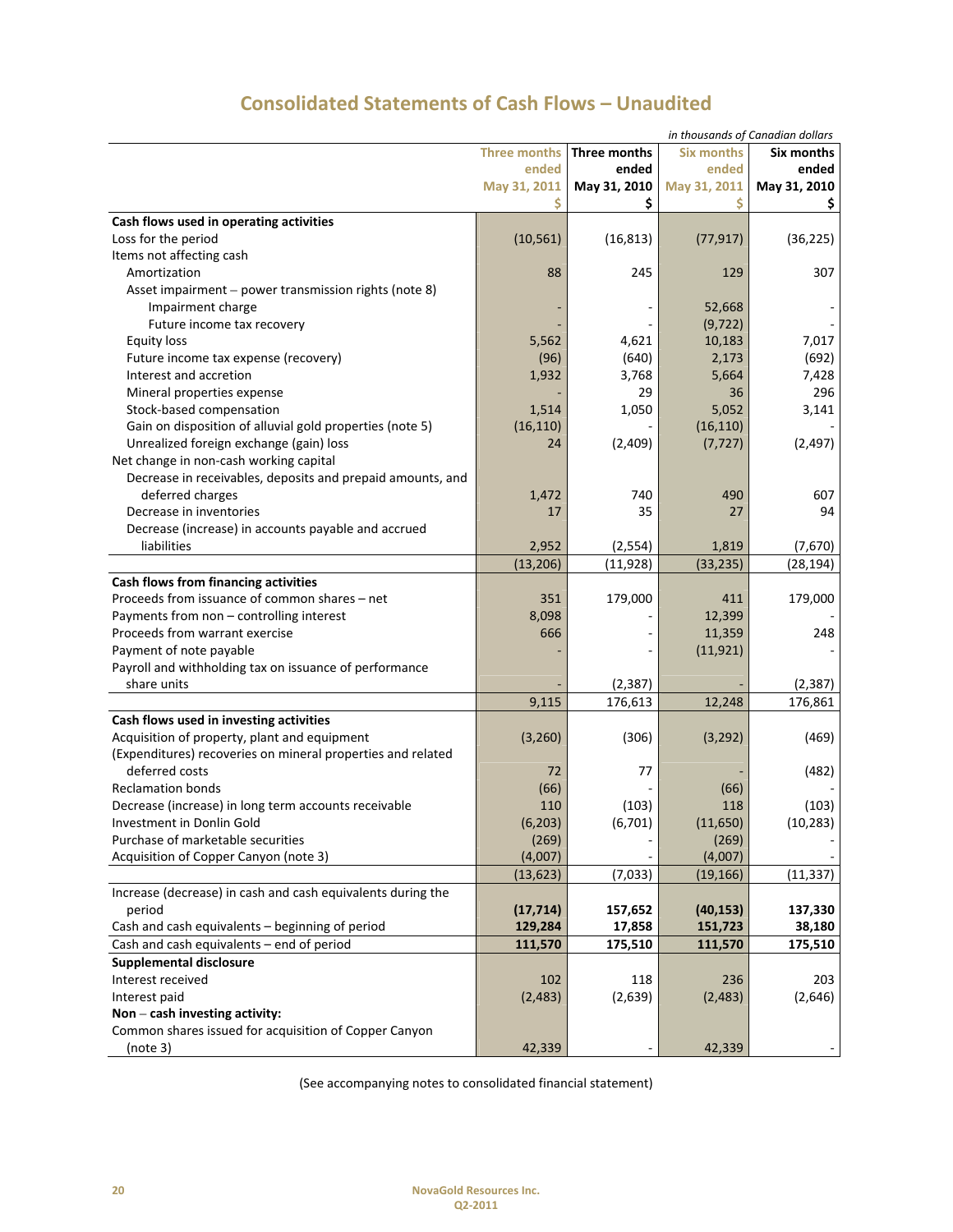## **1 Nature of operations**

NovaGold Resources Inc. ("NovaGold" or "the Company") is a precious metals company engaged in the exploration and development of mineral properties located primarily in Alaska, U.S.A. and British Columbia, Canada.

The Donlin Gold project (formerly: Donlin Creek project) in Alaska is held by a limited liability company owned equally by wholly-owned subsidiaries of NovaGold and Barrick Gold Corporation ("Barrick"). The Galore Creek project is held by a partnership owned equally by wholly-owned subsidiaries of NovaGold and Teck Resources Limited ("Teck"). The Ambler project in Alaska is 100% owned by NovaGold.

### **2 Accounting policies**

### **Basis of presentation**

These consolidated financial statements have been prepared using accounting principles generally accepted in Canada ("Canadian GAAP") and include the accounts of NovaGold Resources Inc. and its subsidiaries, NovaGold Canada Inc., Copper Canyon Resources Ltd. ("Copper Canyon"), Alaska Gold Company ("AGC") and NovaGold Resources Alaska, Inc. All significant intercompany transactions are eliminated on consolidation. In addition, the Company consolidates variable interest entities for which it is determined to be the primary beneficiary.

As these unaudited interim consolidated financial statements do not contain all of the disclosures required by Canadian GAAP for complete financial statements, they should be read in conjunction with the notes to the Company's audited consolidated financial statements for the year ended November 30, 2010.

The accounting policies followed by the Company are set out in note 2 to the audited consolidated financial statements for the year ended November 30, 2010, and have been consistently followed in the preparation of these consolidated financial statements.

### **Business Combinations**

In January 2009, the CICA issued CICA Handbook Section 1582, "Business Combinations", which replaces former guidance on business combinations. Section 1582 establishes principles and requirements of the acquisition method and related disclosures. In addition, the CICA issued Section 1601, "Consolidated Financial Statements", and Section 1602, "Non-controlling Interests", which replace the existing guidance. Section 1601 establishes standards for the preparation of consolidated financial statements and Section 1602 provides guidance on accounting for non-controlling interest in a subsidiary in consolidated financial statements subsequent to a business combination. The Company adopted these pronouncements at December 1, 2010; the result of this adoption led to the non-controlling interest balance being classified as shareholders' equity on the consolidated balance sheet and non‐controlling interest loss and loss attributable to shareholders is shown separately.

### **3 Acquisition of Copper Canyon**

On May 20, 2011, under a plan of arrangement the Company acquired all of the issued and outstanding common shares of Copper Canyon. Copper Canyon shareholders received common shares of the Company on the basis of 0.0735 of a NovaGold common share and \$0.001 for each common share of Copper Canyon. The Company issued 4,171,303 common shares to Copper Canyon shareholders at a price of \$10.15 per share, which was the Company's share TSX closing price on the closing date of the transaction and paid the shareholders of Copper Canyon \$57,000. As part of the plan of arrangement, the Company also received 1,725,857 shares of Omineca Mining and Metals Ltd which are held as available for sale investments.

The transaction was accounted for as an asset acquisition which, under Canadian GAAP, requires the tax effects of the difference between the assigned values and their tax bases to be recognized in future income taxes and allocated to the cost of purchase. The excess of consideration over book value acquired amounted to \$45,899,000, including a future income tax provision of \$15,298,000, and was allocated to the Copper Canyon mineral property as follows: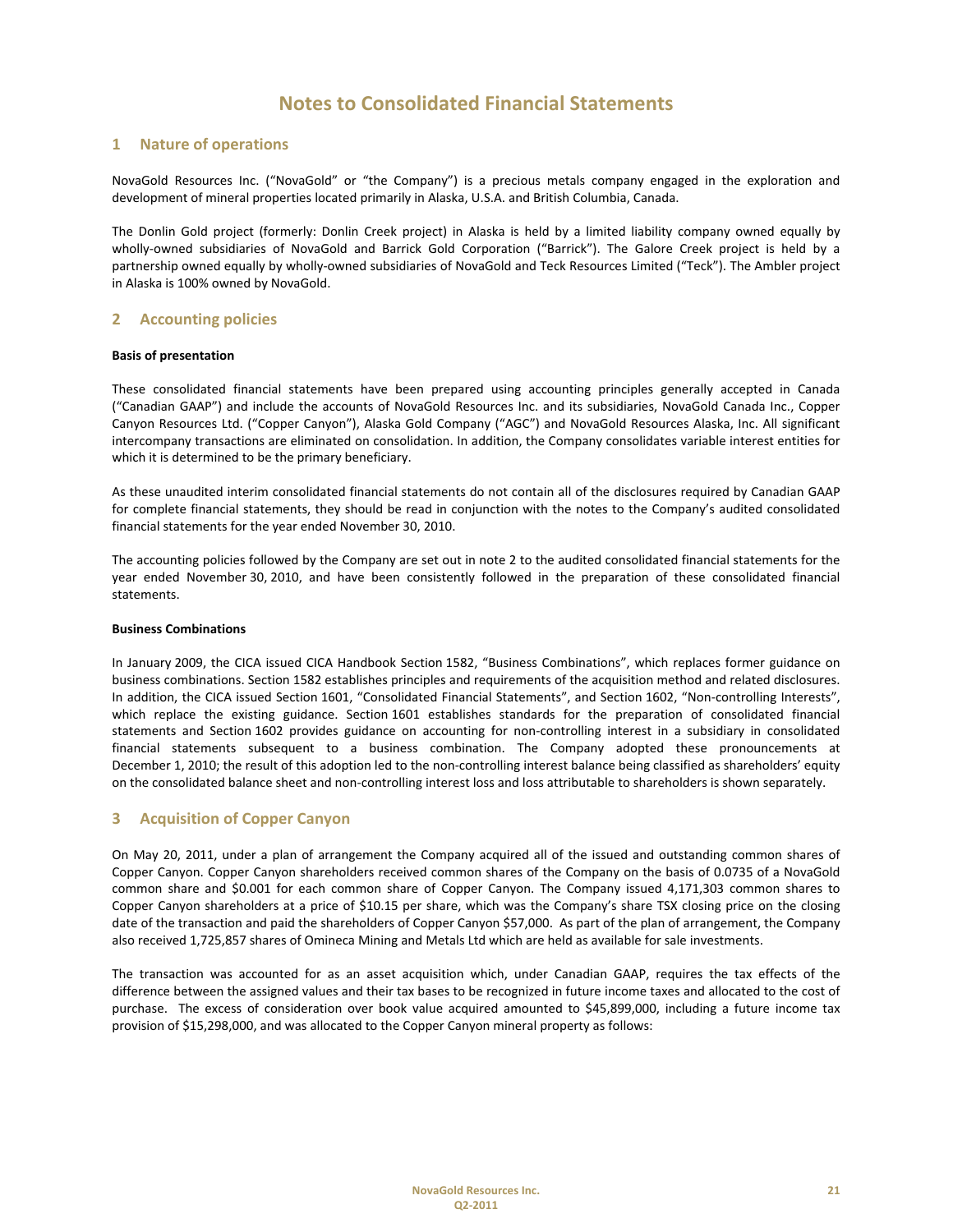|                                                           | in thousands of Canadian dollars |
|-----------------------------------------------------------|----------------------------------|
|                                                           | May 31, 2011                     |
|                                                           |                                  |
| Issuance of 4,171,303 NovaGold shares                     | 42,339                           |
| Cost of subscription of shares in Copper Canyon           | 2,318                            |
| Cash consideration                                        | 57                               |
| <b>Transaction costs</b>                                  | 1,742                            |
| Purchase consideration                                    | 46,456                           |
|                                                           |                                  |
| The purchase price was allocated as follows:              |                                  |
| Net working capital acquired                              | 480                              |
| Mineral properties, rights and development costs (note 8) | 61,274                           |
| Future income taxes                                       | (15, 298)                        |
| Net identifiable assets                                   | 46,456                           |

## **4 Galore Creek Partnership**

The Company determined that the Galore Creek Partnership is a variable interest entity and consequently uses the principles of Accounting Guideline 15 ("AcG‐15") Consolidation of Variable Interest Entities to determine the accounting for its ownership interest. Management concluded that the Company is the primary beneficiary and consolidates the activities of the Galore Creek Partnership.

The Galore Creek Partnership was formed in May 2007, with Teck able to earn a 50% interest in the Galore Creek project by funding approximately \$520.0 million in project development costs. The Galore Creek Partnership funding arrangement was amended following the November 2007 decision to suspend construction activities at the project, and again in February 2009. Under the terms of the current agreement, Teck is funding all costs for the Galore Creek project up to approximately \$373.3 million, at which point the partners will share project costs on a 50/50 basis. At May 31, 2011, the Galore Creek Partnership had cash of \$1.8 million. Total cash contributions to date by Teck at May 31, 2011 were \$372.5 million and \$0.8 million remained to be contributed by Teck to earn its 50% interest. During the 6 months ended May 31, 2011, Teck contributed \$12.4 million to the Galore Creek Partnership; its share of expenses was \$5.6 million and its share of impairment costs was \$13.8 million for a total of \$19.4 million.

Subsequent to May 31, 2011, Teck has completed its funding and the Company and Teck will be responsible for equally funding all future costs for the Galore Creek project. Teck's funding completion is a reconsideration event under AcG‐15. Management has subsequently reconsidered the situation after Teck's earn-in and assessed that the Company remains the primary beneficiary and will continue to consolidate the activities of the Galore Creek Partnership.

## **5 Note receivable**

On March 14, 2011, the Company divested its patented alluvial gold mining claims near Nome, Alaska, held by AGC, for a purchase price of US\$21.0 million to be paid in three installments over two years. A total of US\$6.1 million is due during the year and US\$14.0 million is due in 2012. The Company will also be provided with a letter of credit for \$US4.0 million as an environmental reclamation bond. The Company used a weighted average cost of capital at 20.0% to discount the 2012 payment.

### **6 Inventories**

| in thousands of Canadian dollars |       |                          |
|----------------------------------|-------|--------------------------|
| May 31, 2011                     |       | <b>November 30, 2010</b> |
|                                  |       |                          |
| Gold                             | 522   | 519                      |
| <b>Supplies</b>                  | 7,571 | 7,601                    |
| Total inventories                | 8,093 | 8,120                    |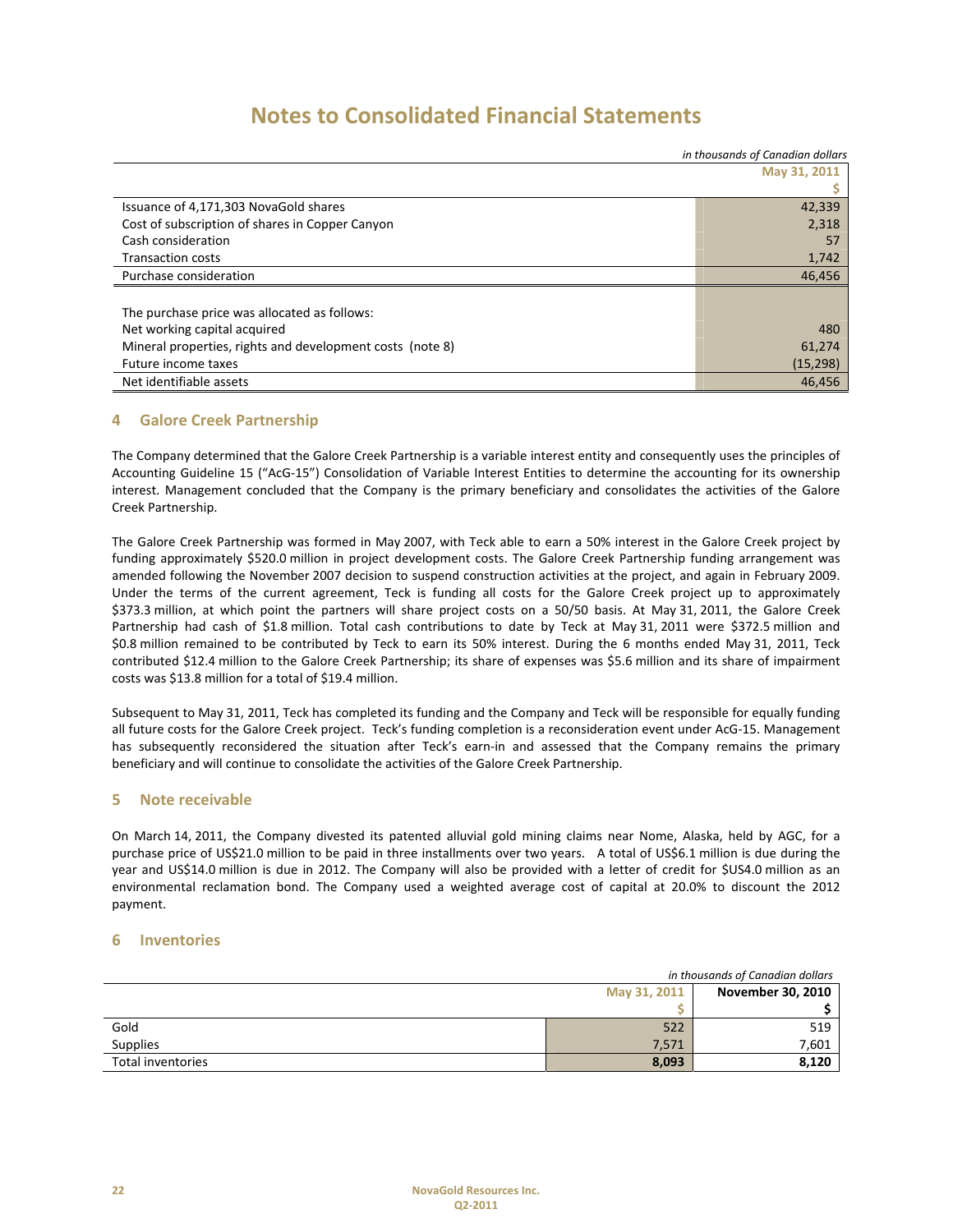## **7 Property, plant and equipment**

|                                       |         |              | in thousands of Canadian dollars |
|---------------------------------------|---------|--------------|----------------------------------|
| May 31, 2011                          |         |              |                                  |
|                                       |         | Accumulated  |                                  |
|                                       | Cost    | amortization | <b>Net</b>                       |
|                                       |         | Ş            |                                  |
| Alaska, USA                           |         |              |                                  |
| Equipment - Ambler                    | 1,168   | (55)         | 1,113                            |
| <b>British Columbia, Canada</b>       |         |              |                                  |
| Construction costs – Galore Creek (a) | 320,949 |              | 320,949                          |
| Mobile equipment - Galore Creek (a)   | 26,651  |              | 26,651                           |
| Office furniture and equipment        | 2,533   | (1,572)      | 961                              |
| Leasehold improvements                | 628     | (359)        | 269                              |
|                                       | 351,929 | (1,986)      | 349,943                          |

| November 30, 2010                          |         |              |            |            |
|--------------------------------------------|---------|--------------|------------|------------|
|                                            |         | Accumulated  |            |            |
|                                            | Cost    | amortization | Impairment | <b>Net</b> |
|                                            |         |              |            |            |
| Alaska, USA                                |         |              |            |            |
| Construction costs - Rock Creek            | 90,519  | ۰            | (90, 519)  |            |
| Mining and milling equipment - Rock Creek  | 15,342  |              | (15, 342)  |            |
| Heavy machinery and equipment - Rock Creek | 1,680   | (570)        | (1, 110)   |            |
| <b>Building</b>                            | 297     | (161)        | (136)      |            |
| <b>British Columbia, Canada</b>            |         |              |            |            |
| Construction costs – Galore Creek (a)      | 318,877 | ۰            |            | 318,877    |
| Mobile equipment - Galore Creek (a)        | 26,651  |              |            | 26,651     |
| Office furniture and equipment             | 2,506   | (1,505)      |            | 1,001      |
| Leasehold improvements                     | 575     | (327)        |            | 248        |
|                                            | 456,447 | (2, 563)     | (107, 107) | 346,777    |

(a) Construction costs and mobile equipment had not yet been placed in productive activity, and accordingly were not depreciated.

## **8 Mineral properties, rights and development costs**

|                                 |                   |                     |                   | in thousands of Canadian dollars |
|---------------------------------|-------------------|---------------------|-------------------|----------------------------------|
|                                 |                   | <b>Expenditures</b> |                   |                                  |
|                                 | November 30, 2010 | (Amortization)      | <b>Impairment</b> | May 31, 2011                     |
|                                 |                   | Ş                   |                   |                                  |
| Alaska, USA                     |                   |                     |                   |                                  |
| Ambler                          | 27,437            | -                   |                   | 27,437                           |
| <b>British Columbia, Canada</b> |                   |                     |                   |                                  |
| Copper Canyon (note 3)          | ٠                 | 61,274              | ۰                 | 61,274                           |
| Galore Creek                    | 185,855           | 334                 | -                 | 186,189                          |
| Power transmission rights (a)   | 53,002            | (334)               | (52, 668)         |                                  |
| Rio Negro, Argentina            |                   |                     |                   |                                  |
| San Roque                       | 114               | ۰                   |                   | 114                              |
|                                 | 266.408           | 61,274              | (52,668)          | 275.014                          |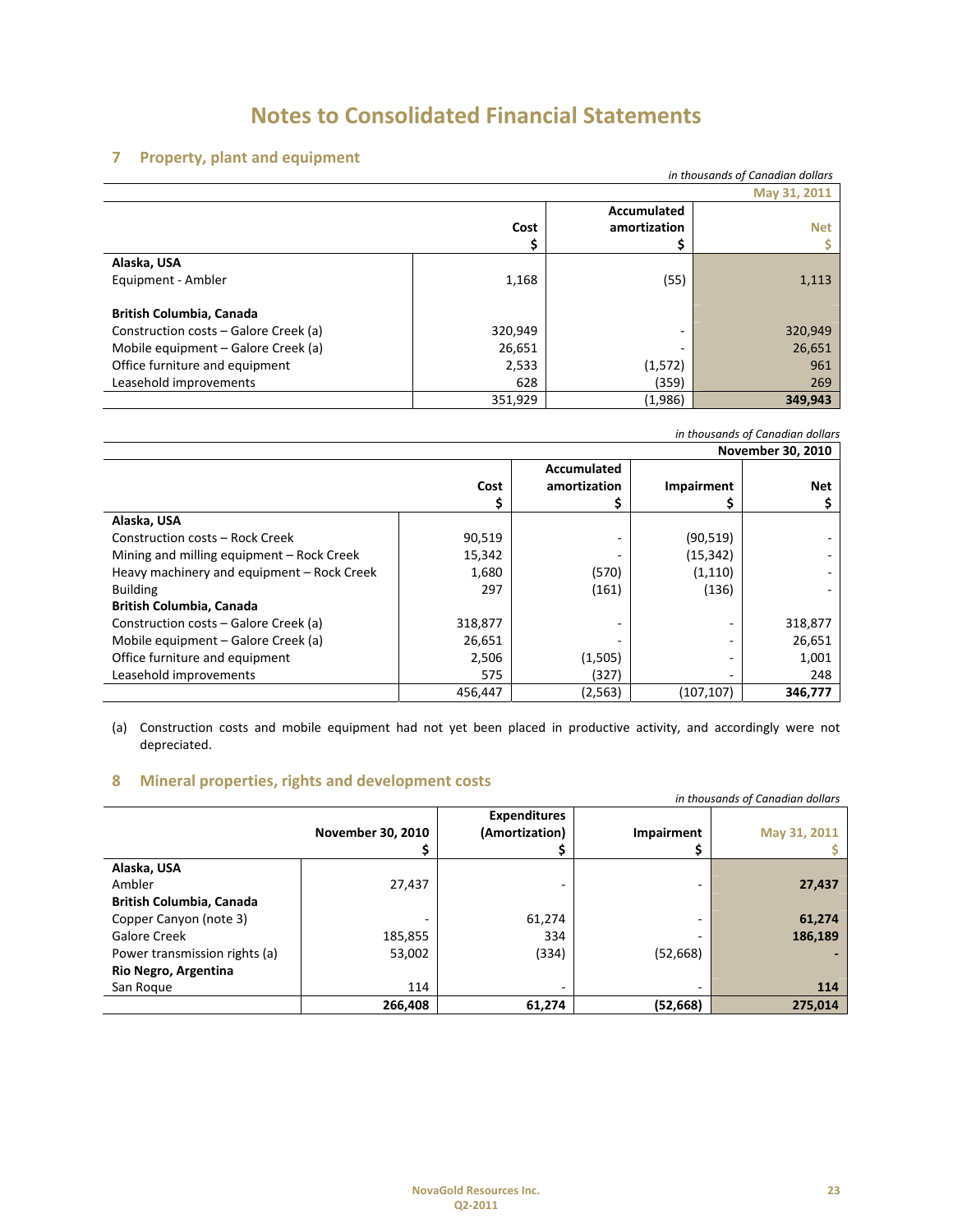| III thousands of Candalah dollars |                   |                     |                   |                          |
|-----------------------------------|-------------------|---------------------|-------------------|--------------------------|
|                                   |                   | <b>Expenditures</b> |                   |                          |
|                                   | November 30, 2009 | (Amortization)      | <b>Impairment</b> | <b>November 30, 2010</b> |
|                                   |                   |                     |                   |                          |
| Alaska, USA                       |                   |                     |                   |                          |
| Ambler                            |                   | 27,437              |                   | 27,437                   |
| Rock Creek                        | 8,395             | 868                 | (9, 263)          |                          |
| <b>British Columbia, Canada</b>   |                   |                     |                   |                          |
| Galore Creek                      | 184,400           | 1,455               | ۰                 | 185,855                  |
| Power transmission rights         | 54,335            | (1, 333)            |                   | 53,002                   |
| Rio Negro, Argentina              |                   |                     |                   |                          |
| San Roque                         | ۰                 | 114                 |                   | 114                      |
|                                   | 247,130           | 28,541              | (9, 263)          | 266,408                  |

*in thousands of Canadian dollars*

(a) In May 2006, NovaGold acquired Coast Mountain Power Corp. and all of its assets, which included the power transmission rights to build a 138kV power line from Meziadin Junction to Bob Quinn to bring power to the Galore Creek project. In 2010, the Canadian Federal and British Columbia Provincial Governments announced their intention to build a high‐ capacity 287‐kV transmission line ("NTL") in northwestern British Columbia that would follow roughly the same route from Meziadin Junction to Bob Quinn. The NTL received Provincial environmental assessment approval in February and Federal approval in May; hence, NovaGold will not need to build its own transmission line to bring power to the Galore Creek project, and management has accordingly impaired the full value of the 138 kV power transmission rights of \$52.7 million and recorded a related future income tax recovery of \$9.7 million and a corresponding offset to non-controlling interest for the impairment in the amount of \$13.8 million.

## **9 Investments**

| in thousands of Canadian dollars                  |       |                   |
|---------------------------------------------------|-------|-------------------|
| May 31, 2011                                      |       | November 30, 2010 |
|                                                   |       |                   |
| Available-for-sale investments (a)                | 5,949 | 5,665             |
| Investments accounted for under the equity method |       |                   |
| Donlin Gold (b)                                   | 3,166 | 1,697             |
| <b>Total investments</b>                          | 9,115 | 7.362             |

Investment in Donlin Gold accounted for using the equity method as follows.

| in thousands of Canadian dollars |           |                   |
|----------------------------------|-----------|-------------------|
| May 31, 2011                     |           | November 30, 2010 |
|                                  |           |                   |
| Balance – beginning of period    | 1,697     | 849               |
| <b>Funding</b>                   | 11,652    | 21,721            |
| Equity loss                      | (10, 183) | (20, 873)         |
| Balance – end of period          | 3,166     | 1,697             |

- (a) Investments classified as available‐for‐sale are reported at fair value (or mark‐to‐market) based on quoted market prices, with unrealized gains or losses excluded from earnings and reported as other comprehensive income or loss. The total cost as at May 31, 2011 was \$4.6 million (November 30, 2010: \$4.2 million) and total unrealized holding gain for the six months ended May 31, 2011 was \$0.1 million (November 30, 2010: \$1.0 million). The balance includes marketable securities of two companies that have a director and a major shareholder in common with NovaGold; 3,125,000 shares in Tintina Resources Inc. (cost: \$1.4 million; fair value at May 31, 2011: \$1.8 million), and 3,125,000 shares in AsiaBaseMetals Inc. (cost: \$0.2 million; fair value at May 31, 2011: \$0.9 million).
- (b) On December 1, 2007, together with Barrick, the Company formed a limited liability company ("Donlin Gold LLC" formerly "Donlin Creek LLC") to advance the Donlin Gold project. The Donlin Gold LLC has a board of four directors, with two nominees selected by each company. All significant decisions related to the Donlin Gold project require the approval of both companies. As part of the Donlin Gold agreement, the Company agreed to reimburse Barrick over time approximately US\$64.3 million, representing 50% of Barrick's approximately US\$128.6 million in expenditures at the Donlin Gold project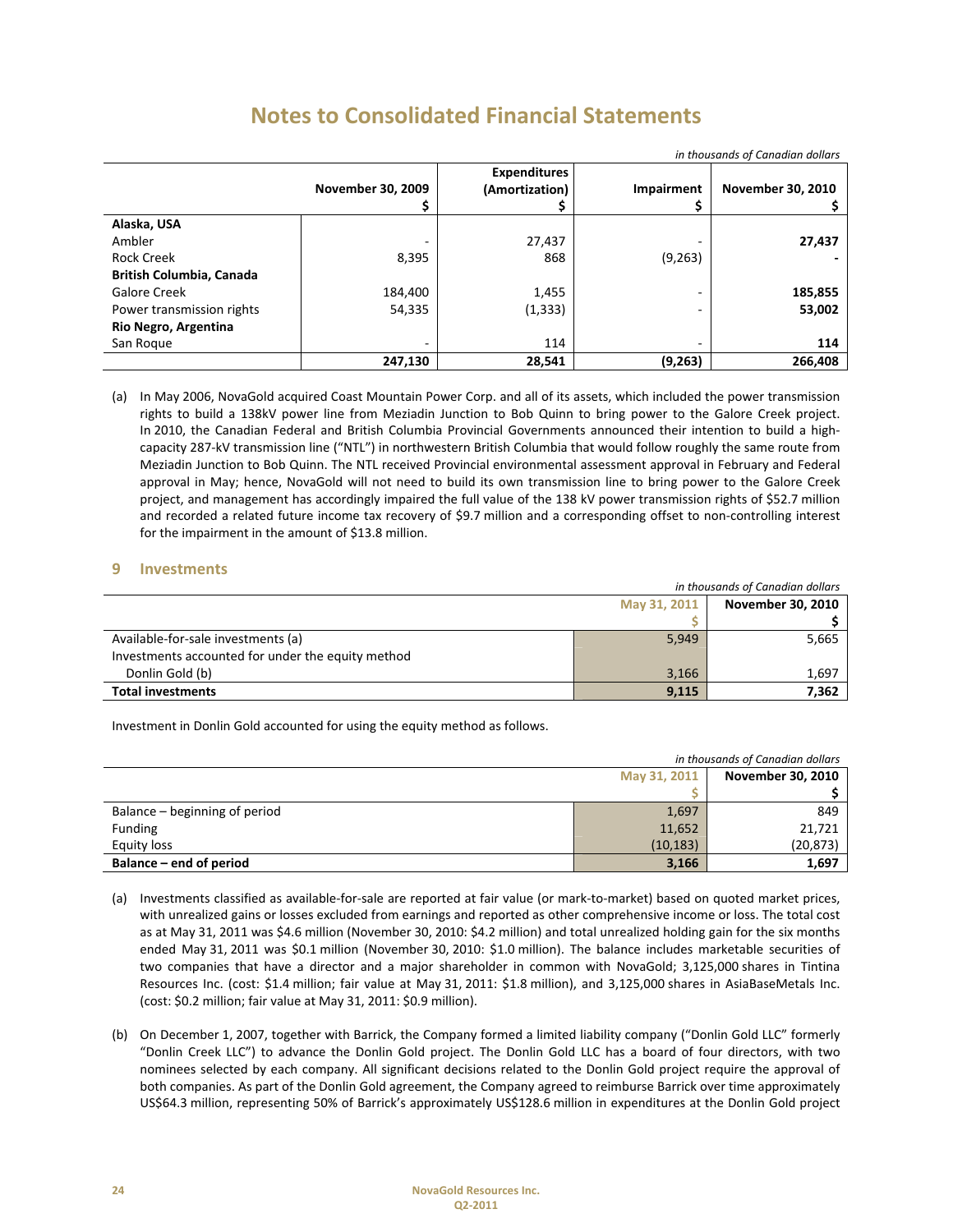from April 1, 2006 to November 30, 2007. Reimbursement had been partially made by the Company paying US\$12.7 million of Barrick's share of project development costs during 2008. A promissory note for the remaining US\$51.6 million plus interest accrued at a rate of U.S. prime plus 2% will be paid out of future mine production cash flow. Both parties are currently sharing development costs on a 50/50 basis. Interest on this long‐term promissory note is expensed.

The Company determined that the Donlin Gold LLC is a variable interest entity and consequently uses the principles of AcG‐15 Consolidation of Variable Interest Entities to determine the accounting for its 50% ownership interest. Management concluded that the Company is not the primary beneficiary and has accounted for its investment in the Donlin Gold LLC using the equity method of accounting. The equity method is a basis of accounting for investments whereby the investment is initially recorded at cost and the carrying value, adjusted thereafter to include the investor's pro rata share of post‐acquisition earnings of the investee, is computed by the consolidation method. Profit distributions received or receivable from an investee reduce the carrying value of the investment.

### **10 Convertible notes**

On March 26, 2008, the Company issued US\$95.0 million (Canadian equivalent: \$96.7 million) in 5.5% unsecured senior convertible notes ("Notes") maturing on May 1, 2015, and incurred a 3% underwriter's fee and other expenses aggregating \$3.5 million, for net proceeds of \$93.2 million. Interest is payable semi-annually in arrears on May 1 and November 1 of each year, beginning November 1, 2008. The Notes are convertible into the Company's common shares at a fixed conversion rate of US\$10.61 per common share. A total of 8,952,971 common shares are issuable upon conversion and additional shares may become issuable following the occurrence of certain corporate acts or events. On conversion, at the Company's election, holders of the Notes will receive cash, if applicable, or a combination of cash and shares. Holders of the Notes have the right to require the Company to repurchase all or part of their Notes on May 1, 2013, or upon certain fundamental corporate changes, at a price equal to 100% of the principal amount of such Notes plus any accrued and unpaid interest.

The Notes are classified as a liability. The fair value of the conversion feature on the date of issue of \$43.4 million is classified as a component of shareholders' equity and was deducted from the initial amount of the liability recorded. As a result, the recorded liability to repay the Notes was initially lower than its face value. Using the effective interest rate method and the 17.78% rate implicit in the calculation, the difference of \$43.4 million, characterized as the note discount, is being charged to interest expense and accreted to the liability over the term of the Notes.

| in thousands of Canadian dollars              |         |                          |
|-----------------------------------------------|---------|--------------------------|
| May 31, 2011                                  |         | <b>November 30, 2010</b> |
|                                               |         |                          |
| Beginning balance                             | 61,882  | 58,553                   |
| Accretion of debt discount for the period     | 2,738   | 4,975                    |
| Foreign exchange revaluation                  | (3,534) | (1,646)                  |
| Convertible notes liability                   | 61,086  | 61,882                   |
| Conversion right                              | 43,352  | 44,992                   |
| Financing costs allocated to equity component |         | (1,640)                  |
| Equity component of convertible notes         | 43,352  | 43,352                   |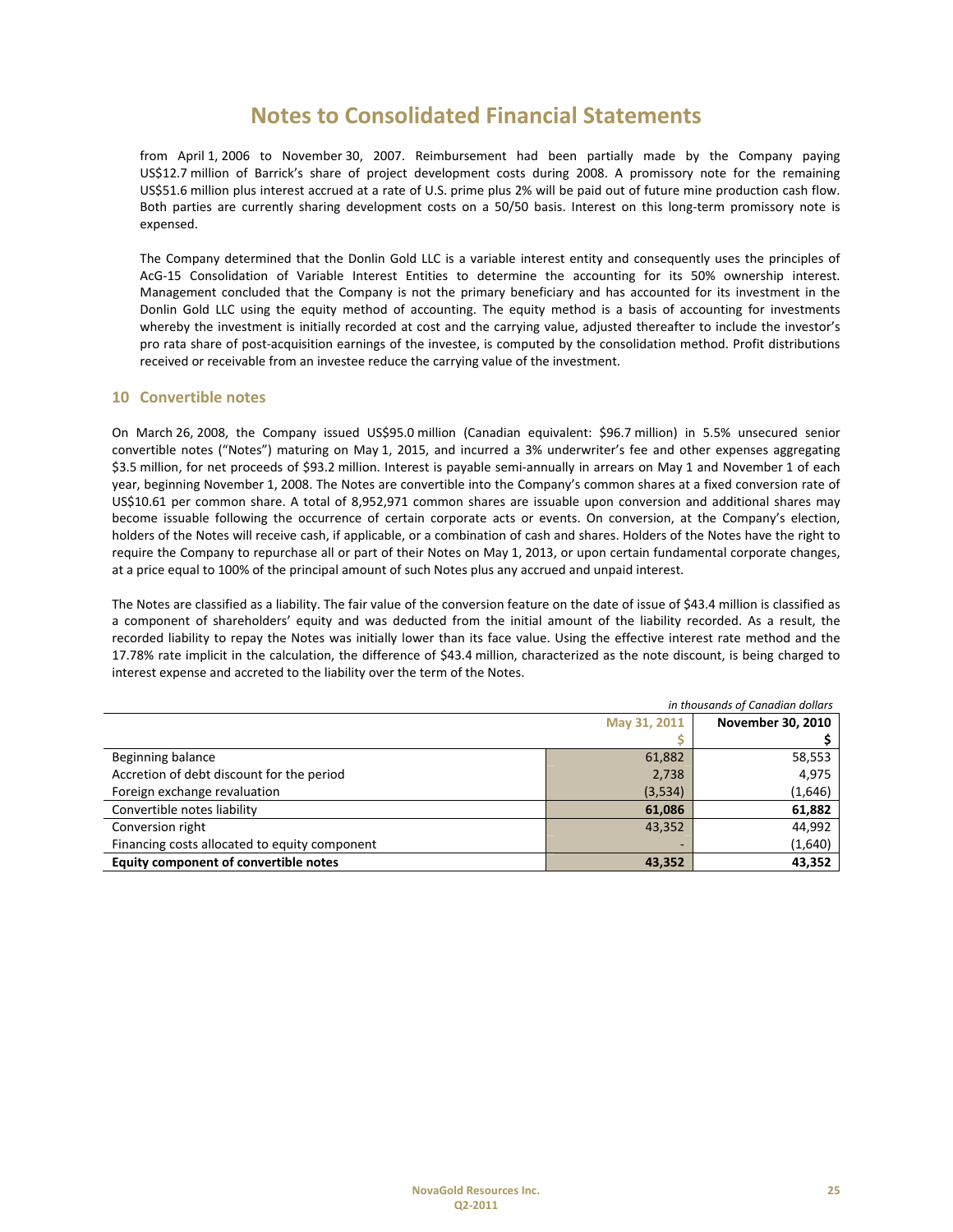### **11 Share capital**

### Authorized

1,000,000,000 common shares, no par value

10,000,000 preferred shares issuable in one or more series

| in thousands of Canadian dollars                                     |                         |                       |
|----------------------------------------------------------------------|-------------------------|-----------------------|
|                                                                      | <b>Number of shares</b> | <b>Ascribed value</b> |
|                                                                      | (thousands)             |                       |
| Balance at November 30, 2010                                         | 225,992                 | 1,077,219             |
| Issued in quarter                                                    |                         |                       |
| For cash and fair value pursuant to stock option agreements          | 242                     | 662                   |
| For cash and fair value pursuant to warrant agreements               | 7,100                   | 14,789                |
| Balance at February 28, 2011                                         | 233,334                 | 1,092,670             |
| Issued in quarter                                                    |                         |                       |
| Pursuant to Copper Canyon acquisition                                | 4,171                   | 42,339                |
| For cash and fair value pursuant to stock option agreements          | 101                     | 808                   |
| For cash and fair value pursuant to warrant agreements               | 450                     | 926                   |
| Balance at May 31, 2011                                              | 238,056                 | 1,136,743             |
| Shares held by a wholly-owned subsidiary eliminated on consolidation | 9                       |                       |
| <b>Total issued and outstanding</b>                                  | 238,065                 | 1,136,743             |

### (a) Warrants

In December 2010, 7.1 million warrants were exercised for total proceeds of \$10.7 million. In April and May 2011, 450,000 warrants were exercised for total proceeds of \$0.7 million. At the end of May 31, 2011, the Company has 41.8 million warrants outstanding.

### (b) Stock options

The Company has a stock option plan providing for the issuance of options at a rolling maximum number that shall not be greater than 10% of the issued and outstanding common shares of the Company at any given time. The Company may grant options to its directors, officers, employees and service providers. The exercise price of each option cannot be lower than the market price of the shares at the date of the option grant. The number of shares optioned to any single optionee may not exceed 5% of the issued and outstanding shares at the date of grant. The options are exercisable for a maximum of five years from the date of grant, and may be subject to vesting provisions. The Company recognizes compensation cost on a straight‐line basis over the respective vesting period for the stock options.

During the three months ended February 28, 2011, the Company granted 1,064,700 stock options (three months ended February 28, 2010: 1,237,000). For the three months ended February 28, 2011, the Company recognized a stock-based compensation charge against income of \$3.0 million for options granted to directors, employees and consultants in accordance with CICA 3870, net of forfeitures.

During the three months ended May 31, 2011, the Company granted 170,000 stock options (three months ended May 31, 2010: 40,000). For the three months ended May 31, 2011, the Company recognized a stock‐based compensation charge against income of \$1.0 million for options granted to directors, employees and consultants in accordance with CICA 3870, net of forfeitures.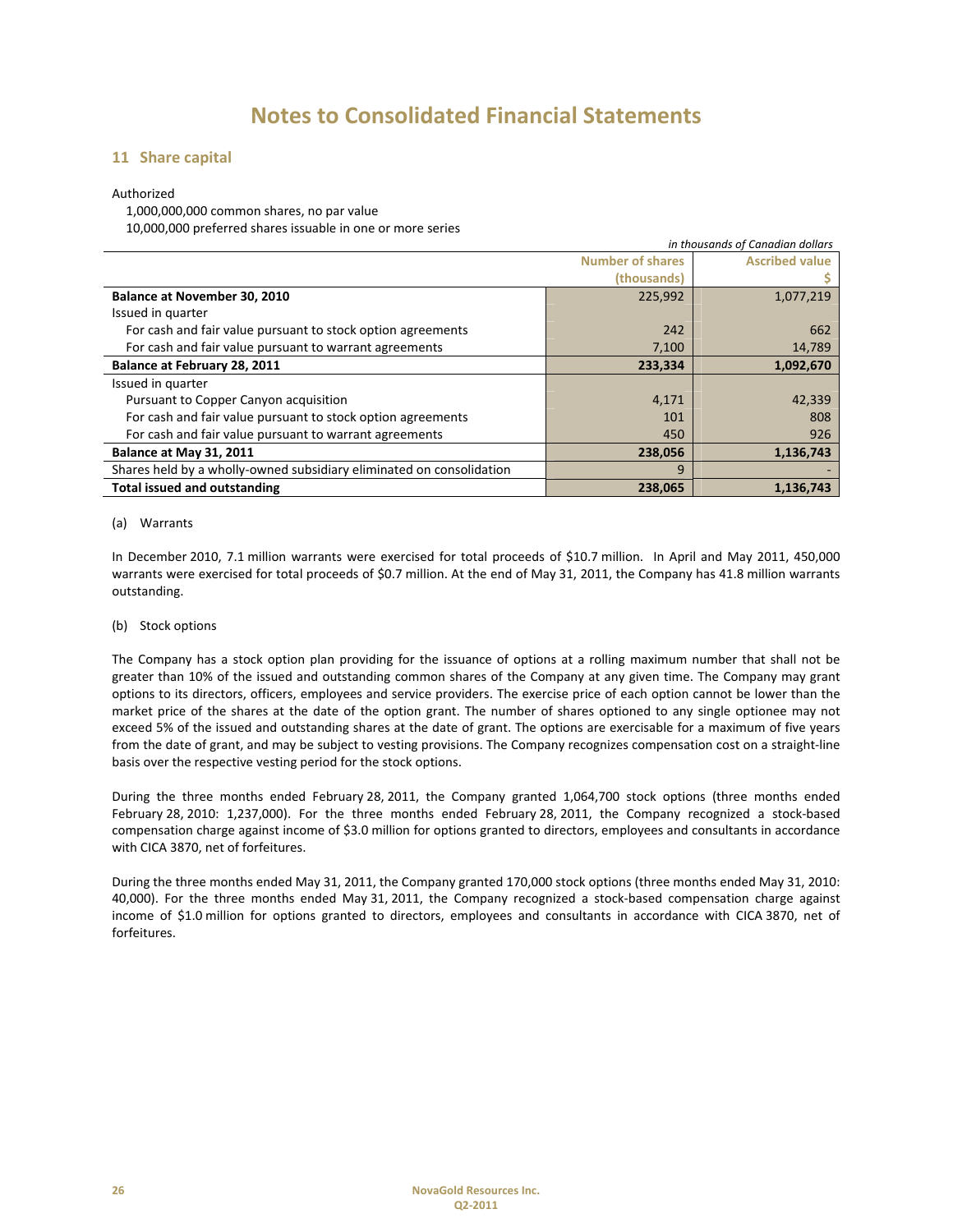The fair value of the stock options recognized in the consolidated statements of operations and deficit has been estimated using an option pricing model. Assumptions used in the pricing model for each year are provided below.

|                                 | <b>Vested during</b> | <b>Granted during</b> |
|---------------------------------|----------------------|-----------------------|
|                                 | three months ended   | three months ended    |
|                                 | May 31, 2011         | May 31, 2011          |
| Average risk-free interest rate | $0.50\% - 2.11\%$    | $1.91\% - 2.11\%$     |
| <b>Expected life</b>            | $1.00 - 3.71$ years  | 3.50 years            |
| Expected volatility             | $65\% - 97\%$        | 81%                   |
| <b>Expected dividends</b>       | <b>Nil</b>           | <b>Nil</b>            |

The Black‐Scholes and other option pricing models require the input of highly subjective assumptions. The expected life of the options considered such factors as the average length of time similar option grants in the past have remained outstanding prior to exercise and the vesting period of the grants. Volatility was estimated based upon historical price observations over the expected term. Changes in the subjective input can materially affect the fair value estimate and therefore do not necessarily provide a reliable measure of the fair value of the Company's stock options.

### (c) Performance share units

The Company has a performance share unit ("PSU") plan that provides for the issuance of PSUs in amounts as approved by the Company's Compensation Committee. Each PSU entitles the participant to receive that number of common shares of the Company at the end of a specified period set by the Compensation Committee to be determined by the achievement of certain performance and vesting criteria. The performance and vesting criteria are based on the Company's performance relative to a representative group of other mining companies and the Toronto Stock Exchange index. The actual performance against each of these criteria generates a multiplier that varies from 0% to 150%. Thus, the shares that may be issued vary between 0% and 150% of the number of PSUs granted, as reduced by the amounts for recipients no longer at the Company on vesting date.

For the three months ended May 31, 2011, the Company recognized a stock-based compensation charge against income of \$0.5 million for PSUs vested to employees in accordance with CICA 3870, net of forfeitures.

### (d) Deferred share units

The Company has a deferred share unit ("DSU") plan that provides for the issuance of DSUs in amounts ranging from 50% to 100% of directors' annual retainers at the election of the directors. Each DSU entitles the directors to receive one common share when they retire from the Company.

For the three months ended May 31, 2011, the Company recognized a stock-based compensation charge against income of \$0.03 million for DSUs granted to directors.

### **12 Related party transactions**

The Company has arms‐length market‐based agreements to provide certain services to Tintina Resources Inc. ("Tintina") and Alexco Resource Corp ("Alexco"). During the six months ended May 31, 2011, the fees for services provided were \$6,000 (May 31, 2010: \$50,000) to Tintina, a related party having one director and a major shareholder in common with the Company; and \$10,000 (May 31, 2010: \$20,000) to Alexco, a related party having two directors in common with the Company. The Company also provided exploration and management services totaling US\$0.4 million for the six months ended May 31, 2011 (May 31, 2010: US\$0.5 million) to Donlin Gold LLC. These transactions were in the normal course of business and are measured at the exchange amount, which is the amount agreed to by the parties. At May 31, 2011, the Company had \$0.5 million receivable (May 31, 2010: \$0.3 million) from related parties.

### **13 Segmented information**

The Company's revenues and cost of sales from external customers are generated from one reportable operating segment: sales from land and gravel and gold royalties from the Company's operations located in Nome, Alaska. The majority of the Company's property, plant and equipment and exploration assets are located in the United States and Canada and the geographical breakdown is shown in notes 7 and 8.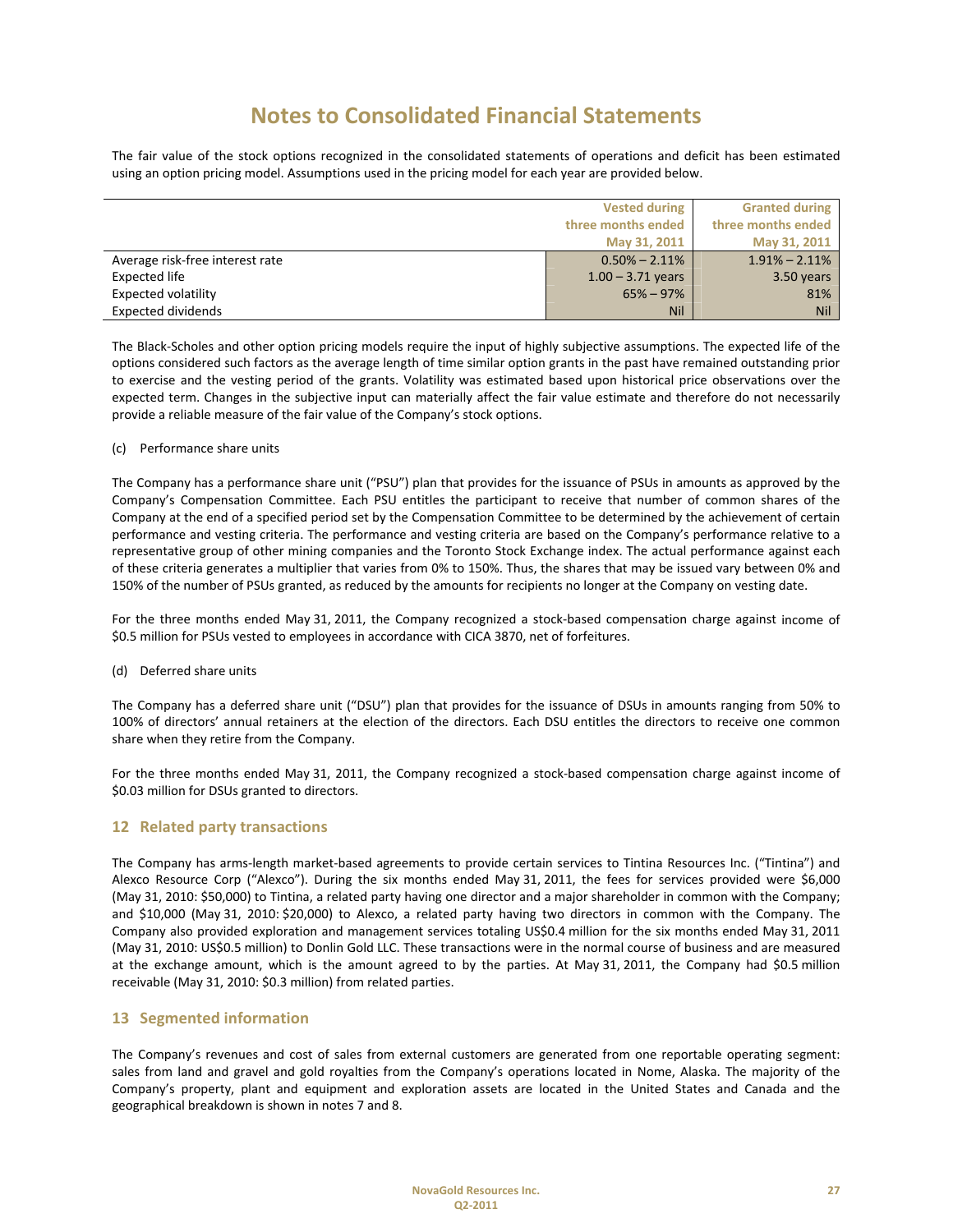### **14 Commitments and contingencies**

#### (a) Lease commitments

As at May 31, 2011, the Company's aggregate commitments for operating leases totaled \$4.2 million. These include the Company's leased head office location and certain office equipment with leases ranging from one to seven years.

#### (b) Legal actions

On May 11, 2011, two claims were settled that had been filed in the United States District Court for the District of Alaska against NovaGold. The settlement was paid through insurance and NovaGold did not pay any funds. The claims were originally filed in July 15, 2009, against NovaGold, AGC and other parties seeking wrongful death damages as the result of an accident on July 19, 2007, where two employees of a contractor were killed in a construction‐related accident at the Company's Rock Creek project. The Company and AGC filed an answer to the complaint denying all allegations and asserting certain affirmative defenses, and the claims against AGC were dismissed on May 19, 2010 by agreement without any payment. The settlement reached on May 11, 2011 has resolved this issue and the plaintiffs do not have any further recourse against the Company.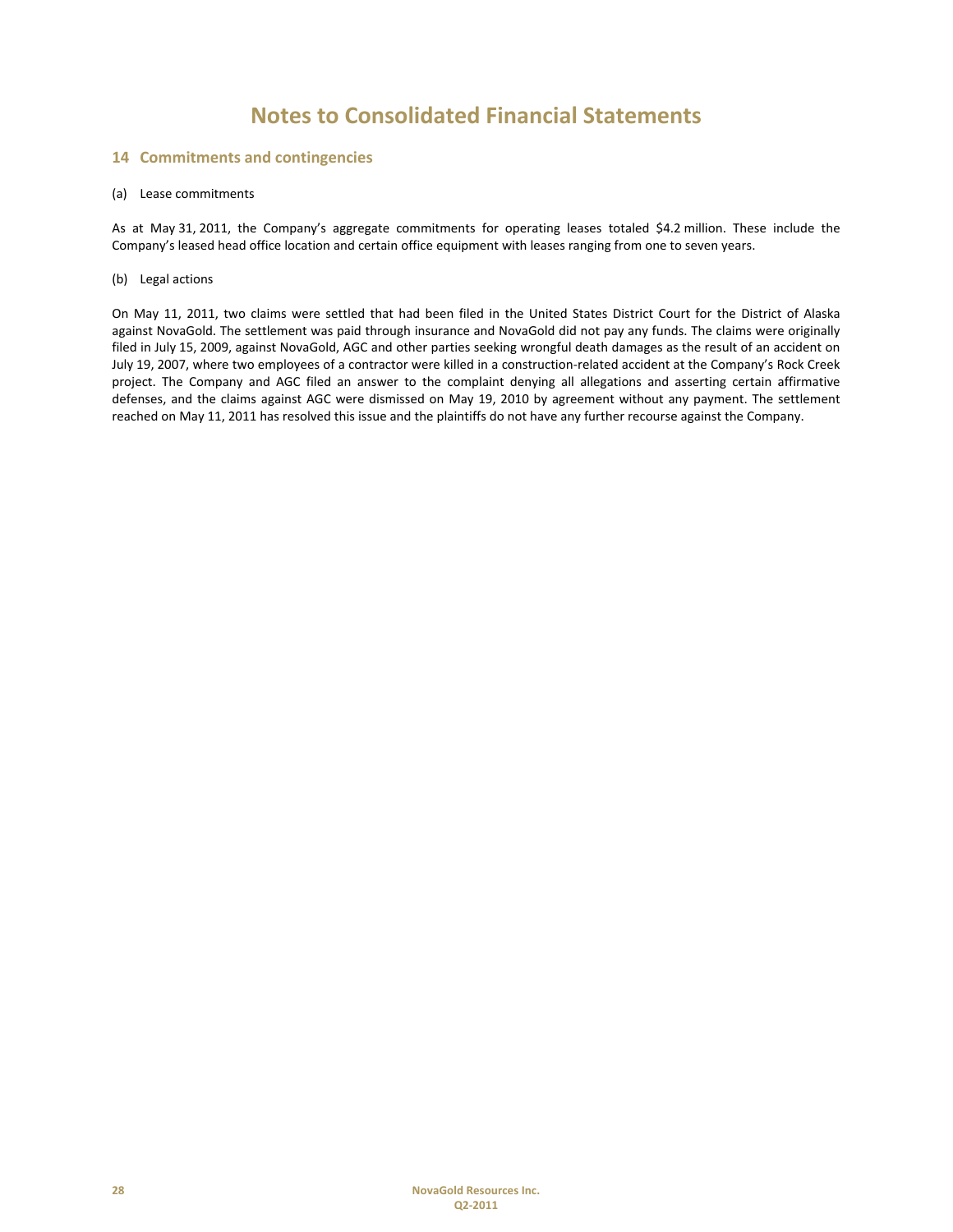## **Ap pendix – Re serve & Resource Table**

#### **NovaGold Resources Inc.**

Proven and Probable Mineral Reserves, Measured, Indicated and Inferred Mineral Resources for Gold (Au), Silver (Ag), Copper (Cu), Zinc (Zn) and Lead (Pb) As at May 20, 2011

#### **Reserves**

| Property                                            | <b>Reserve</b>       | <b>Tonnes</b>   | In Situ Grade |          |      | <b>Total Contained Metal</b> |             |               |               |                | NovaGold Share Net After Earn-Ins |         |        |  |                 |         |         |         |
|-----------------------------------------------------|----------------------|-----------------|---------------|----------|------|------------------------------|-------------|---------------|---------------|----------------|-----------------------------------|---------|--------|--|-----------------|---------|---------|---------|
| % Ownership                                         | Category             | <b>Millions</b> | Au $q/t$      | Ag $q/t$ | Cu % | $Zn$ %                       | <b>Pb</b> % | <b>Moz Au</b> | <b>Moz Ag</b> | <b>Mlbs Cu</b> | Mbs Zn                            | Mlbs Pb | Moz Au |  | Moz Ag Moz AuEq | Mlbs Cu | Mlbs Zn | Mlbs Pb |
|                                                     |                      |                 |               |          |      |                              |             |               |               |                |                                   |         |        |  |                 |         |         |         |
| Donlin Gold (1) approximately 0.74 g/t Au Cutoff    | Proven               |                 | 4.46          |          |      |                              |             |               |               |                |                                   |         |        |  | 0.28            |         |         |         |
| 50% Ownership - 50% Owned by Barrick Gold U.S. Inc. | Probable             | 460.7           | 2.23          |          |      |                              |             | 33.04         |               |                |                                   |         | 16.52  |  | 16.52           |         |         |         |
|                                                     | <b>Total P&amp;P</b> | 467.7           | 2.23          |          |      |                              |             | 33.59         |               |                |                                   |         | 16.80  |  | 16.80           |         |         |         |

#### **Resources (exclusive of Reserves)**

| Property<br><b>Tonnes</b><br><b>Resource</b>                                                    |                       |                 | <b>In Situ Grade</b> |       |              | <b>Total Contained Metal</b> |             |               |               |                | <b>NovaGold Share Net After Earn-Ins</b> |                |        |       |                                 |                |         |         |
|-------------------------------------------------------------------------------------------------|-----------------------|-----------------|----------------------|-------|--------------|------------------------------|-------------|---------------|---------------|----------------|------------------------------------------|----------------|--------|-------|---------------------------------|----------------|---------|---------|
| % Ownership                                                                                     | Category              | <b>Millions</b> | Au $q/t$             |       | Agg/t $Cu %$ | $Zn\%$                       | <b>Pb</b> % | <b>Moz Au</b> | <b>Moz Ag</b> | <b>Mlbs Cu</b> | Mbs Zn                                   | <b>Mlbs Pb</b> | Moz Au |       | Moz Ag Moz AuEq Mlbs Cu Mlbs Zn |                |         | Mlbs Pb |
|                                                                                                 |                       |                 |                      |       |              |                              |             |               |               |                |                                          |                |        |       |                                 |                |         |         |
| Donlin Gold (2)(3) approximately 0.74 g/t Au Cutoff                                             | Measured              | 0.2             | 6.61                 |       |              |                              |             | 0.04          |               |                |                                          |                | 0.02   |       | 0.02                            |                |         |         |
| 50% Ownership - 50% Owned by Barrick Gold U.S. Inc.                                             | Indicated             | 39.6            | 3.34                 |       |              |                              |             | 4.25          |               |                |                                          |                | 2.13   |       | 2.13                            |                |         |         |
|                                                                                                 | <b>Total M&amp;I</b>  | 39.8            | 3.36                 |       |              |                              |             | 4.29          |               |                |                                          |                | 2.15   |       | 2.15                            |                |         |         |
|                                                                                                 | Inferred              | 58.4            | 2.35                 |       |              |                              |             | 4.41          |               |                |                                          |                | 2.21   |       | 2.21                            |                |         |         |
| Galore Creek (2)(4) 0.21% CuEq Cutoff                                                           | Measured              | 4.7             | 0.37                 | 4.41  | 0.52         |                              |             | 0.06          | 0.67          | 54.1           |                                          |                | 0.03   | 0.34  | 0.04                            | 27.0           |         |         |
| 50% Ownership - 50% Owned by Teck Resources Limited                                             | Indicated             | 781.0           | 0.29                 | 4.88  | 0.52         |                              |             | 7.21          | 122.42        | 8,872.3        |                                          |                | 3.61   | 61.21 | 4.62                            | 4,436.1        |         |         |
|                                                                                                 | <b>Total M&amp;L</b>  | 785.7           | 0.29                 | 4.87  | 0.52         |                              |             | 7.27          | 123.09        | 8,926.3        |                                          |                | 3.64   | 61.55 | 4.66                            | 4,463.2        |         |         |
|                                                                                                 | Inferred              | 357.7           | 0.18                 | 3.69  | 0.36         |                              |             | 2.06          | 42.49         | 2,858.3        |                                          |                | 1.03   | 21.24 | 1.38                            | 1,429.1        |         |         |
| Copper Canyon (2)(5)(8) 0.6% CuEq Cutoff<br>70% Ownership - 30% Owned by Teck Resources Limited | Inferred              | 53.7            | 0.73                 | 10.60 | 0.50         |                              |             | 1.26          | 18.36         | 592.0          |                                          |                | 0.88   | 12.85 | 1.10                            | 414.4          |         |         |
|                                                                                                 | <b>Total Inferred</b> | 411.4           | 0.25                 | 4.60  | 0.38         |                              |             | 3.32          | 60.85         | 3,450.3        |                                          |                | 1.91   | 34.10 |                                 | $2.48$ 1,843.5 |         |         |
| Ambler (2)(6)(7) \$75 NSR / Tonne Cutoff                                                        | Measured              |                 |                      |       |              |                              |             |               |               |                |                                          |                |        |       |                                 |                |         |         |
| 100% Ownership                                                                                  | Indicated             | 16.8            | 0.83                 | 59.62 | 4.14         | 6.02                         | 0.94        | 0.45          | 32.29         | 1,538.3        | 2,237.0                                  | 350.3          | 0.45   | 32.29 | 0.98                            | 1,538.3        | 2,237.0 | 350.3   |
|                                                                                                 | <b>Total M&amp;I</b>  | 16.8            | 0.83                 | 59.62 | 4.14         | 6.02                         | 0.94        | 0.45          | 32.29         | 1,538.3        | 2,237.0                                  | 350.3          | 0.45   | 32.29 | 0.98                            | 1,538.3        | 2,237.0 | 350.3   |
|                                                                                                 | Inferred              | 12.1            | 0.67                 | 48.04 | 3.53         | 4.94                         | 0.79        | 0.26          | 18.67         | 939.9          | 1,316.9                                  | 211.6          | 0.26   | 18.67 | 0.57                            | 939.9          | 1,316.9 | 211.6   |
|                                                                                                 |                       |                 |                      |       |              |                              |             |               |               |                |                                          |                |        |       |                                 |                |         |         |
| <b>Total Proven &amp; Probable Reserves Contained Metal</b>                                     |                       |                 |                      |       |              |                              |             | 33.59         |               |                |                                          |                | 16.80  |       | 16.80                           |                |         |         |
| <b>Total Measured &amp; Indicated Contained Metal (exclusive of Reserves)</b>                   |                       |                 |                      |       |              |                              |             | 12.01         | 155.38        | 10,464.7       | 2,237.0                                  | 350.3          | 6.23   | 93.83 | 7.79                            | 6,001.5        | 2,237.0 | 350.3   |
| <b>Total Inferred Contained Metal</b>                                                           |                       |                 |                      |       |              |                              |             | 7.99          | 79.52         | 4,390.2        | 1,316.9                                  | 211.6          | 4.38   | 52.76 | 5.25                            | 2,783.5        | 1,316.9 | 211.6   |